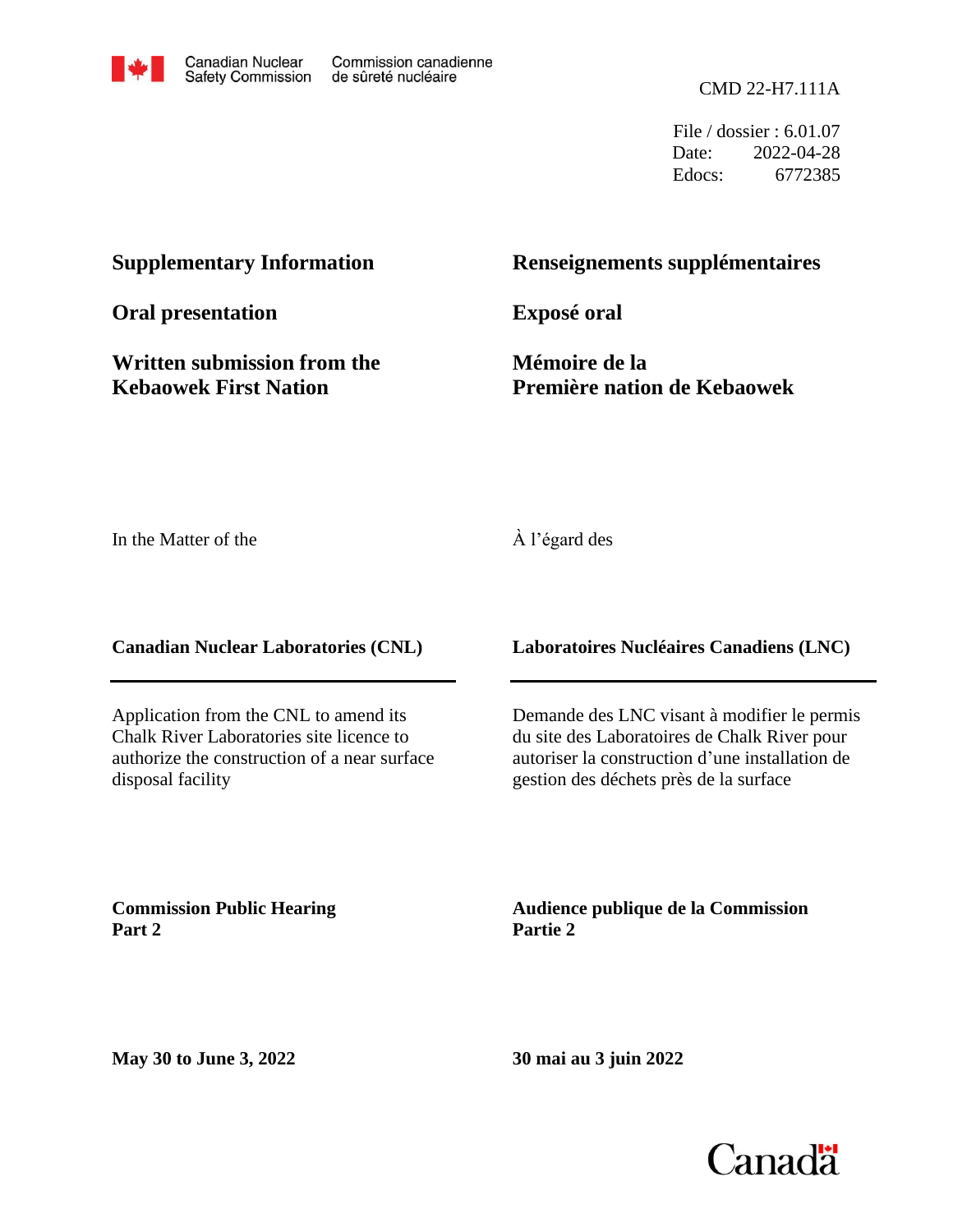

 **KEBAOWEK FIRST NATION 110 OGIMA STREET KEBAOWEK (QUEBEC) J0Z 3R1 TEL: (819) 627-3455** 

## **Kebaowek First Nation Submission to the Canadian Nuclear Safety Commission**

# **Re: Canadian Nuclear Safety Commission's Hearing (Part 2) on the Canadian Nuclear Laboratories' Proposed Near Surface Disposal Facility**

#### Introduction

These submissions are provided by the Algonquin First Nation of Kebaowek (KFN) who wish to intervene in response to the Canadian Nuclear Safety Commission's (CNSC) Revised Notice of Public Hearing on Canadian Nuclear Laboratories' (CNL) application to amend its nuclear research and test establishment operating license for the Chalk River Laboratories' (CRL) site to authorize the construction of a "Near Surface Disposal Facility" (NSDF) for low-level radioactive waste.<sup>1</sup> These submissions are intended for part 2 of the hearing and regarding CNCS's determinations on whether the NSDF project will likely cause significant adverse environmental effects pursuant to the *Canadian Environmental Assessment Act, 2012* (CEAA) (project registry number: 1547525) and whether the license amendment should be granted under the *Nuclear Safety*  and Control Act (NSCA).<sup>23</sup> KFN intends to expand on these written submissions in its oral submission at part 2 of the hearing.

The proposed CNL NSDF project is located within KFN's traditional territory and adjacent to KFN's title territory, and accordingly has the potential to significantly affect it and KFN's rights attached to it. KFN has been identified by the CNSC as an Indigenous Nation whose traditional territories cover the site the NSDF project is being proposed on.<sup>4</sup> KFN entered into a participant funding agreement ("the funding agreement") with the CNSC to provide this intervention. Notably, KFN's application for the funding agreement was only accepted on March 18, 2022. The agreement was then executed on April 4, 2022.

KFN takes the position that the CNSC has not engaged in consultation via a good faith process intended to obtain the free, prior and informed consent of our community with respect to the Environmental Assessment (EA) of the NSDF. We further take the position that the duty to consult and accommodate has been eliminated and/or seriously reduced. For example, on July 2, 2021, CNSC staff completed their review of CNL's submission of the final Environmental Impact Statement (EIS) as a result of its EA for the NSDF and determined that the information provided

<sup>&</sup>lt;sup>1</sup> Canadian Nuclear Safety Commission, "Revised Notice of Public Hearing including Procedural Guidance for Intervenors" February 16, 2022.

<sup>2</sup> *Canadian Environmental Assessment Act, 2012*, SC 2021, c 19.

<sup>3</sup> *Nuclear Safety and Control Act*, SC 1997, c 9.

<sup>&</sup>lt;sup>4</sup> Canadian Nuclear Safety Commission, "Environmental Assessment Report: Near Surface Disposal Facility Project," January 2022 at p 125.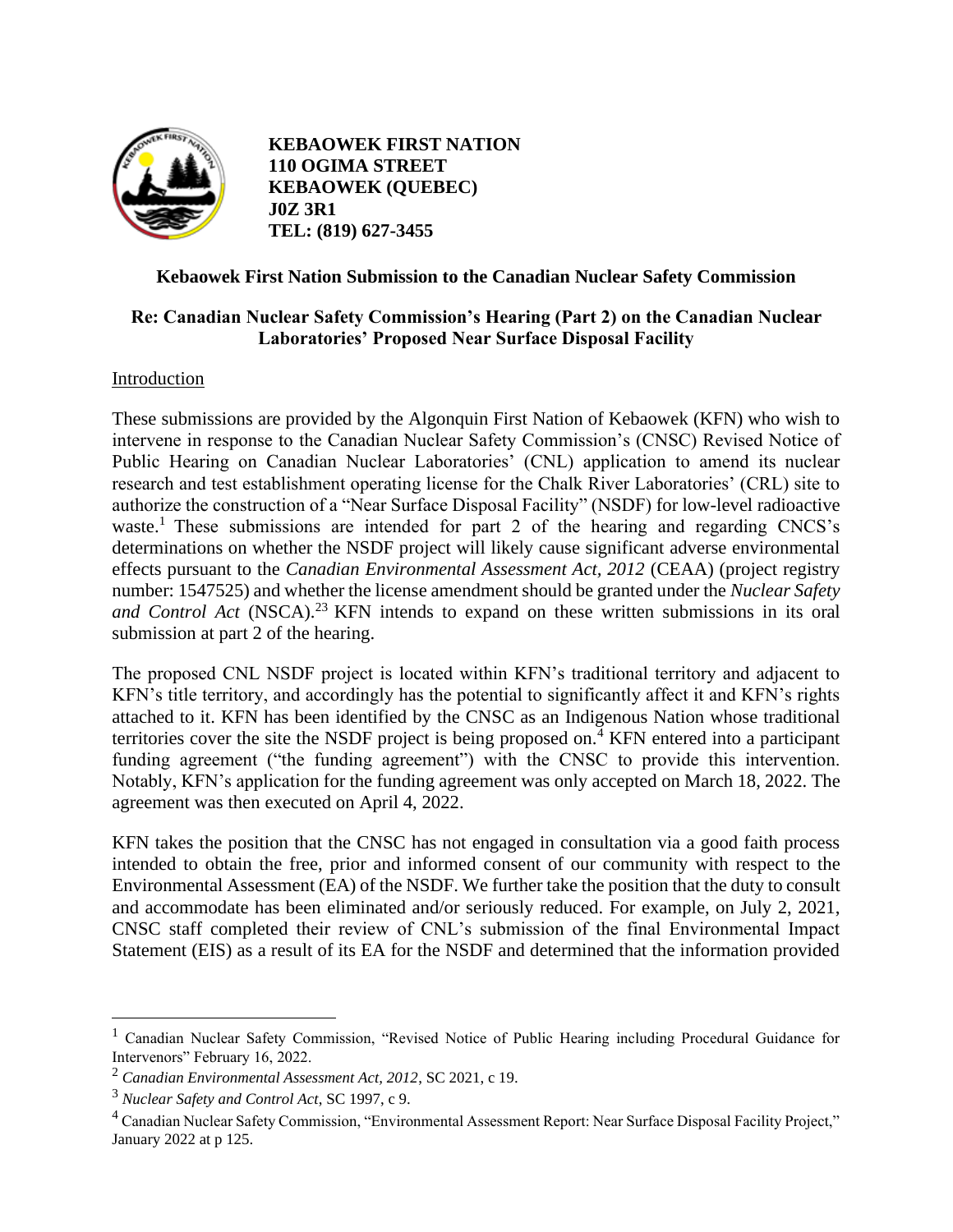is complete and that the final EIS is acceptable.<sup>5</sup> CNSC staff proceeded to prepare and publish its Environmental Assessment Report (EAR) which concluded with the recommendation that, "Taking into account the implementation of the proposed mitigation measures, follow-up monitoring program measures and commitments made by the CNL to Indigenous Nations and communities, CNSC staff recommend that the Commission conclude that the NSDF Project is not likely to cause significant adverse environmental effects" referred to in subsections 5(1) and 5(2) of the CEAA.<sup>6</sup>

Considering its conclusions in the EAR, and a technical review of CNL's licensing application, CNSC staff further recommend in their Commission Member Document (CMD) that the Commission approve CNL's licensing application as it meets the criteria under paragraphs 24(4)(a) and (b) of the NSCA and that the CNSC has upheld the honour of the Crown in fulfilling its duty to consult and accommodate (DTCA).<sup>7</sup>

KFN takes the position that the CNSC has not fulfilled its DTCA as KFN has not been meaningfully engaged in any of the processes leading up to this hearing and therefore has not been able to properly express its concerns and have them responded to or addressed by CNSC or CNL. Without knowing the potential impacts the proposed project may have on KFN rights and interests and without having fulfilled its constitutional obligations to consult with and accommodate KFN, the CNSC cannot make a final decision on this application.

KFN urges the Commission to:

- Deny CNL's application to amend its license; or
- In the alternative, defer the decision on CNL's application for not less than 12 months, to allow for the proper fulfillment of the Duty to Consult and Accommodate.

#### United Nations Declaration of the Rights of Indigenous Peoples

Although the mandate of the CNSC does not mention a mandate to examine the relationship between the United Nations Declaration on the Rights of Indigenous Peoples (UNDRIP) and the NSDF, the Committee should be reminded of your government's adoption of UNDRIP at the UN assembly and incorporate the "minimal standards" developed by States and Indigenous peoples from around the world with respect to the protection of waters used and valued by Indigenous people.<sup>8</sup>

Article 32 of UNDRIP recognizes the right of Indigenous Peoples' to control development of their traditional territories and resources. Among that development is the exploitation and use of water resources. In fact, States such as Canada should be engaged in good faith processes with Indigenous

<sup>5</sup> Government of Canada Impact Assessment Agency of Canada, Canadian Impact Assessment Registry, "Near Surface Disposal Facility Project", modified as of February 24, 2022 <https://iaacaeic.gc.ca/050/evaluations/proj/80122>.

<sup>&</sup>lt;sup>6</sup> Canadian Nuclear Safety Commission, "Environmental Assessment Report: Near Surface Disposal Facility Project," January 2022 at p iv.

<sup>7</sup> Canadian Nuclear Safety Commission, Commission Member Document for "A License Amendment, Required Approvals for Construction of the Near Surface Disposal Facility (NSDF) at the Chalk River Laboratories (CRL) site", January 24, 2022 at p ii-iii.

<sup>8</sup> UN General Assembly, *United Nations Declarations on the Rights of Indigenous Peoples: resolution / adopted by the General Assembly*, 2 October 2007, A/RES/61/295.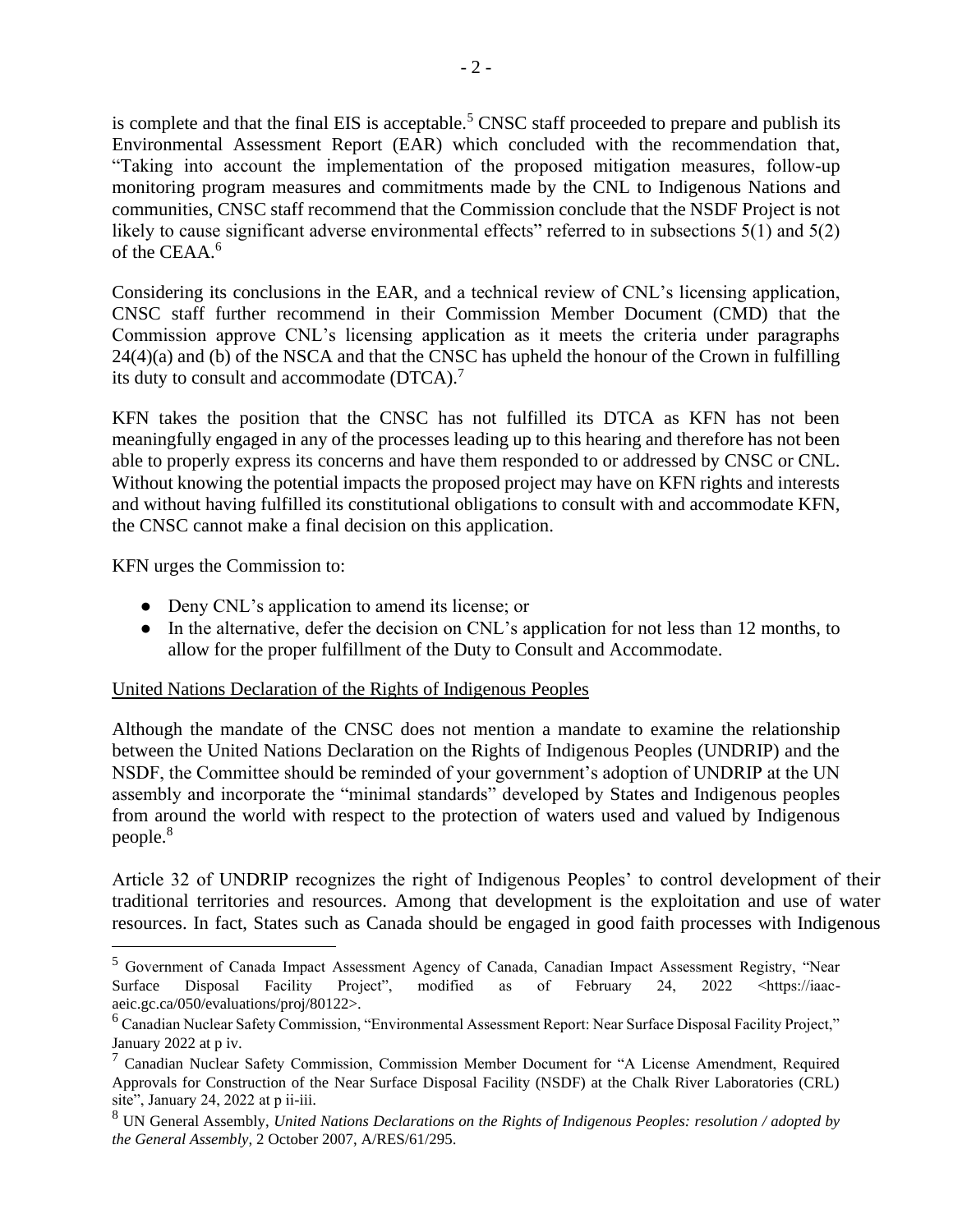peoples affected by development projects in their territories in order to obtain the free, prior and informed consent prior to the approval of any project affecting Indigenous water resources.

Article 32 states (emphasis added):

- 1. "Indigenous Peoples' have the right to determine and develop priorities and strategies for the development or use of their lands or territories and other resources.
- 2. States shall consult and cooperate in good faith with the indigenous peoples concerned through their own representative institutions in order to obtain their free and informed consent prior to the approval of any project affecting their lands or territories and other resources, particularly in connection with the development, utilization or exploitation of mineral, water or other resources.
- 3. States shall provide effective mechanisms for just and fair redress for any such activities, and appropriate measures shall be taken to mitigate adverse environmental, economic, social, cultural or spiritual impact."<sup>9</sup>

Article 25 of UNDRIP recognizes the distinctive relationship that Indigenous peoples can have with the resources they are entrusted to maintain for future generations (emphasis added):

Indigenous Peoples' have the right to maintain and strengthen their distinctive spiritual relationship with their traditionally-owned or otherwise occupied and used lands, territories, waters and coastal seas and other resources and to uphold their responsibilities to future generations in this regard.<sup>10</sup>

Article 26 of UNDRIP recognizes:

- 1. "Indigenous Peoples' have the rights to the lands, territories and resources which they have traditionally owned, occupied or otherwise used or acquired.
- 2. Indigenous Peoples' have the right to own, use, develop and control the lands,territories and resources that they possess by reason of traditional ownership or other traditional occupation or use, as well as those which they have otherwise acquired.
- 3. States shall give legal recognition and protection to these lands, territories and resources. Such recognition shall be conducted with due respect to the customs traditions and land tenure systems of the Indigenous Peoples' concerned."<sup>11</sup>

Further, Article 11 recognizes our right to culture:

1. "Indigenous peoples have the right to practise and revitalize their cultural traditions and customs. This includes the right to maintain, protect and develop the past, present and future

<sup>9</sup> UN General Assembly, *United Nations Declarations on the Rights of Indigenous Peoples: resolution / adopted by the General Assembly*, 2 October 2007, A/RES/61/295, Art 32.

<sup>10</sup> UN General Assembly, *United Nations Declarations on the Rights of Indigenous Peoples: resolution / adopted by the General Assembly*, 2 October 2007, A/RES/61/295 Art 25.

<sup>11</sup> UN General Assembly, *United Nations Declarations on the Rights of Indigenous Peoples: resolution / adopted by the General Assembly*, 2 October 2007, A/RES/61/295 Art 26.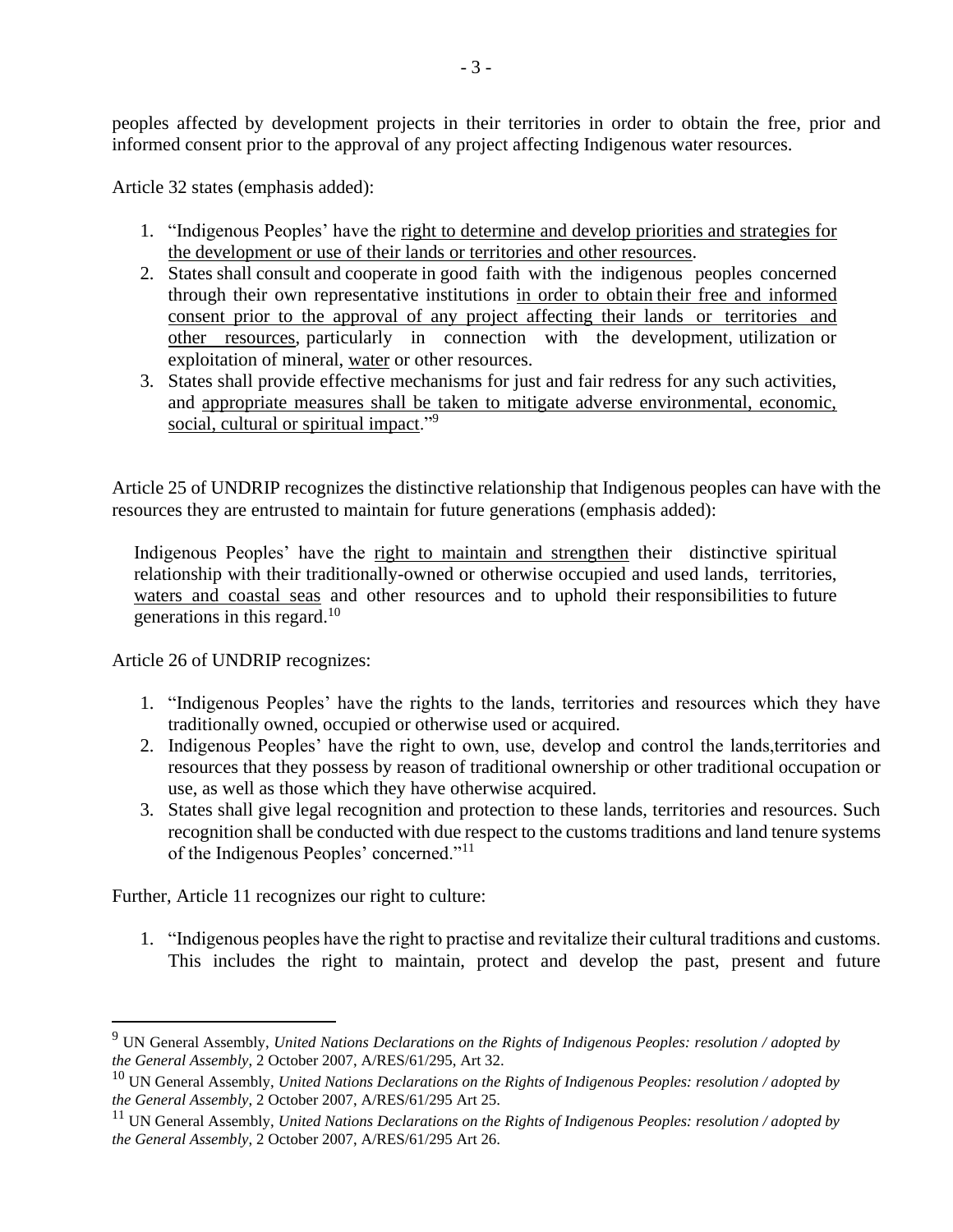manifestations of their cultures, such as archaeological and historical sites, artefacts, designs, ceremonies, technologies and visual and performing arts and literature.

2. States shall provide redress through effective mechanisms, which may include restitution, developed in conjunction with indigenous peoples, with respect to their cultural, intellectual, religious and spiritual property taken without their free, prior and informed consent or in violation of their laws, traditions and customs."<sup>12</sup>

Article 12 recognizes our right to our spiritual practices:

- 1. "Indigenous peoples have the right to manifest, practise, develop and teach their spiritual and religious traditions, customs and ceremonies; the right to maintain, protect, and have access in privacy to their religious and cultural sites; the right to the use and control of their ceremonial objects; and the right to the repatriation of their human remains.
- 2. States shall seek to enable the access and/or repatriation of ceremonial objects and human remains in their possession through fair, transparent and effective mechanisms developed in conjunction with indigenous peoples concerned."<sup>13</sup>

In the evolving context of Canada adopting the above UNDRIP articles, we would like a response from the Commission as to what extent will the NSDF engage gender based analysis and support the past, present, and future relationship of Algonquin women as "waterkeepers" in the watershed. To what extent does the Commission recognize the relationship of sacred sites on waterways such as Ouiseau Rock across from Chalk River in this assessment? When considering the authorization of the NSDF project, how will the distinctive Indigenous relationship or the principle of sustainability inherent in the international Indigenous environmental ethic of "responsibilities to future generations" be respected?

#### KFN's Relationship to the Affected Territory

The Algonquin Nation is made up of eleven distinct communities recognized as Indian Act bands. Nine are based in Quebec and two are in Ontario. The Algonquin Anishinabe Nation Tribal Council is comprised of six Algonquin first nations: Kebaowek, Long Point, Kitigan Zibi, Lack Simon, Abitibiwinni and Kitcisakik. The Algonquin Nation has never given up inherant title or jurisdiction to our traditional lands. This includes all the lands and waterways within the Ottawa River watershed on both sides of the Ontario-Quebec border.

Inherently, our lands and waters are part of the Anishinaable Aki, a vast territory surrounding the Great Lakes in North America. For centuries we have relied on our lands and waterways for our ability to exercise our inherent rights under our own system of customary law and governance known to us as Ona'ken'age'win. This law is based on mobility around the landscape, the freedom to hunt, gather and control the sustainable use of our lands and waterways for future generations.

Algonquin social, political and economic organization was based on watersheds, which served as transportation corridors and family land management units around the Ottawa River Basin. Algonquin Poeples' occupy the entire length of the Kichi Sipi or Ottawa river (which literally

<sup>12</sup> UN General Assembly, *United Nations Declarations on the Rights of Indigenous Peoples: resolution / adopted by the General Assembly*, 2 October 2007, A/RES/61/295 Art 11.

<sup>13</sup> UN General Assembly, *United Nations Declarations on the Rights of Indigenous Peoples: resolution / adopted by the General Assembly*, 2 October 2007, A/RES/61/295 Art 12.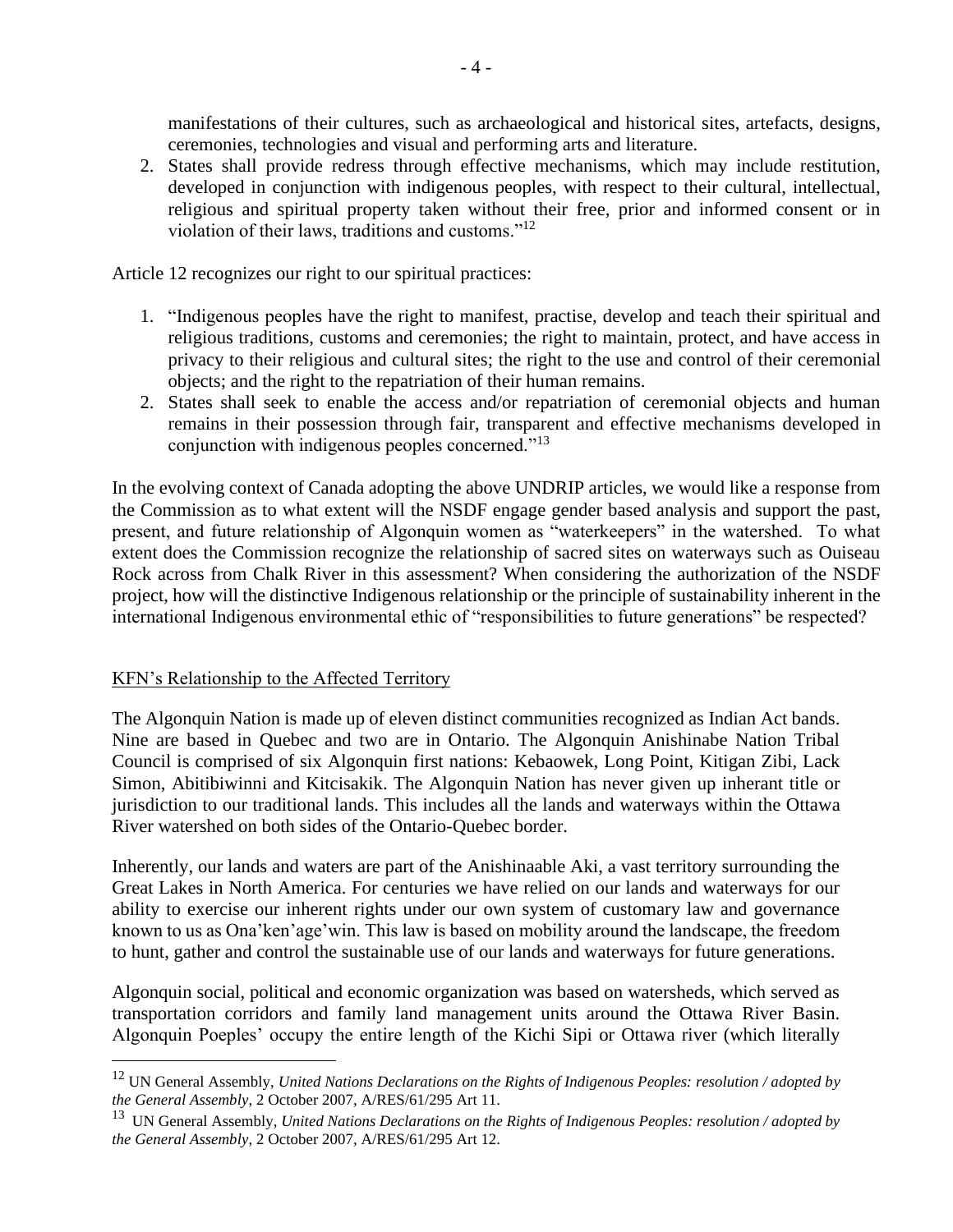translates as "big river") from its headwaters in north central Quebec to the sacred sites at Bird Rock, across from Chalk River Nuclear Facility, and Akikodjiwan, Chaudière Falls in Ottawa and all the way out to its outlet in Montreal.

Our ancestors never contemplated our lands and waterways to be obstructed or industrial. Nor has government legislation ever adequately protected our lands and waterways. When the Government of Canada initiated the installation of nuclear facilities at Chalk River, no assessments were undertaken to determine how these nuclear installations might affect Algonquin peoples.



*Figure 1: The Ottawa watershed and Algonquin Communities*

Aboriginal title is held at the community level within the Algonquin Nation where we assert unceded Aboriginal rights including title under section 35 of the Canadian Constitution.<sup>14</sup>

Kebaowek First Nation is made up of 999 members. KFN asserts Aboriginal rights and title over our traditional lands which are located in present-day Ontario and Quebec. KFN's reserve lands are on Lake Kipawa in Quebec. The reserve and band office is located fifteen kilometers from the Ontario-Quebec border. KFN has a satellite office in Mattawa, Ontario, proximate to the proposed NSDF at the Chalk River Nuclear site.

Four hundred and twenty-eight members live off reserve in Ontario. The Nation's mandate is to support community members to continue to occupy, manage, safeguard and intensively use Algonquin territory lands and waterways as they carry out traditional and contemporary activities.

<sup>14</sup> *The Constitution Act, 1982,* Schedule B to the *Canada Act*, *1982* (UK), 1982, c 11, ss 35.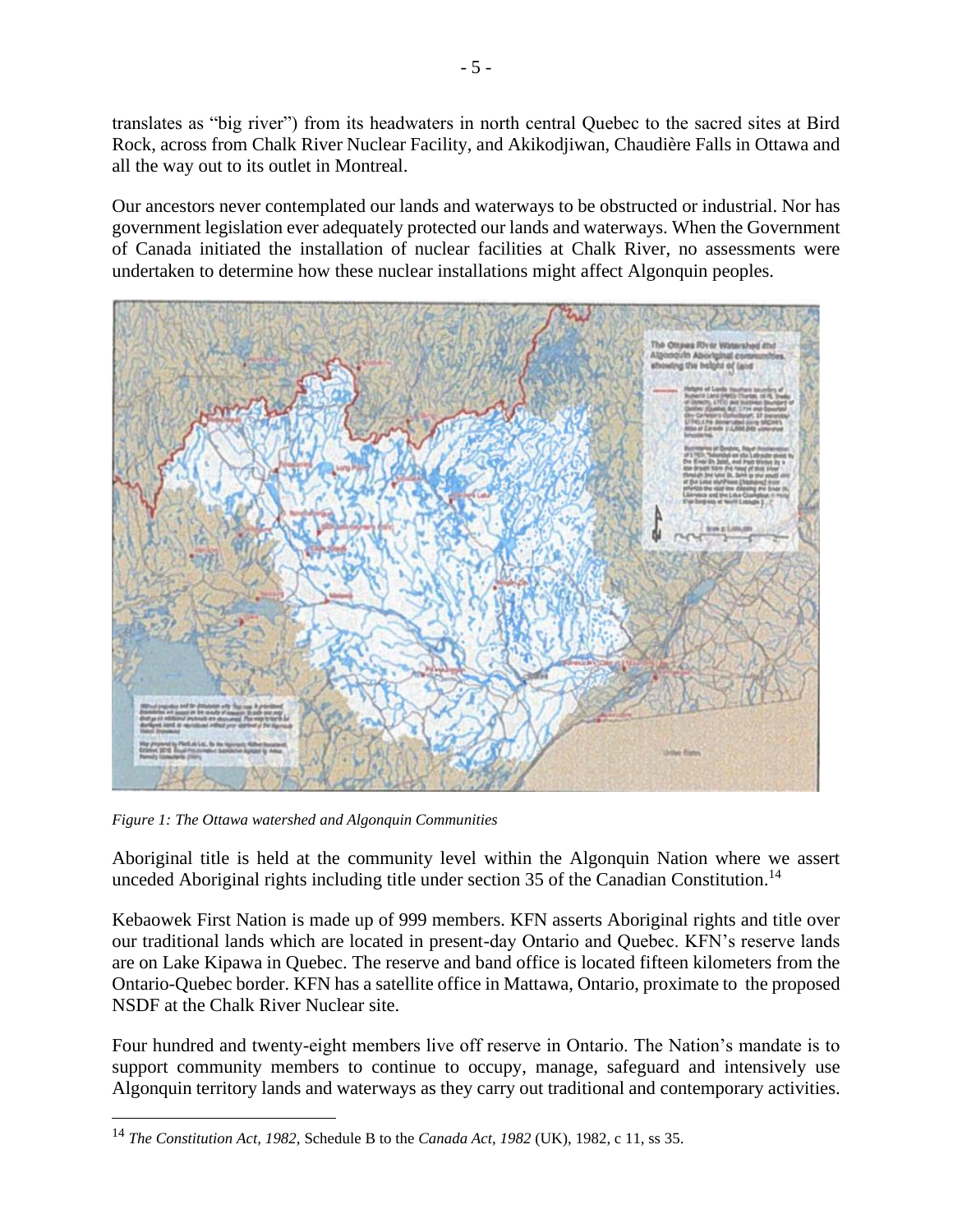All such initiatives are based on a community model of self-determination and a history of Algonquin culture, language, traditional knowledge, eco-logical sustainability and land governance.

On January 23, 2013, Kebaowek First nation, Wolf Lake First Nation (WLFN) and Timiskaming First Nation (TFN) jointly released a Statement of Asserted Rights and Title (SART) which summarizes the Aboriginal rights, including title, which our three First nations assert and provides detailed evidence to substantiate it including around the Chalk River nuclear site. Copies of the SART, maps and background documentation were transmitted to the governments of Canada, Quebec and Ontario in January 2013. In Summary, our First nations have not relinquished Aboriginal rights and title, over lands that straddle the Ottawa River basin on both sides of the Quebec-Ontario boundary. The importance of this information in establishing consultation processes and the responsibilities of the Crown are affirmed by existing case law.<sup>15</sup>

As was raised by KFN before the CNSC on November 7, 2019 Algonquin Peoples' are not to be referred to as an Indigenous "group". Algonquin Peoples' do not consider themselves a group, but a Nation with rights both inherent and protected under the Canadian Constitution Section 35.<sup>16</sup> Further, KFN is recognized as a "Band" under the *Indian Act*, and its community members come under the definition of "Indian peoples" under section 35 of the *Constitution Act, 1982*. <sup>1718</sup> While KFN is a part of the Algonquin Nation and recognizes its traditional territory and corresponding rights communally with it, KFN is an individual First Nation with its own history, culture and traditions. Accordingly, in the context of consultation, KFN must be consulted with as an independent nation and with the recognition of its specific rights.

# KFN's Rights Flowing from Title

As mentioned, there is no treaty covering the Algonquin Nation's traditional territory. KFN's title territory lies within this traditional territory, northwest and upstream of the CNL site and consequently we have active Aboriginal title with respect to our lands. KFN's Aboriginal title stems from its historic occupation of its territory specifically. Its title has remained intact and survived the assertion of British sovereignty and has never been ceded or surrendered by treaty.

KFN's title claim is about our ownership, not only of the land portion of its territory, but includes the airspace, land covered by water, offshore and inshore water bodies, foreshore, rivers, lakes and streams.

First Nations enjoy a number of important rights as a result of our Aboriginal title. The Supreme Court of Canada has clarified that with Aboriginal title comes the right to:

- 1. benefit from the land, including to profit from it economically;
- 2. decide how the land will be used;

<sup>15</sup> *Haida Nation v British Columbia (Minister of Forests)*[, 2004 SCC 73.](https://www.canlii.org/en/ca/scc/doc/2004/2004scc73/2004scc73.html#par44)

<sup>&</sup>lt;sup>16</sup> Canadian Nuclear Safety Commission Public Meeting Transcript, November 7, 2019 at p 179.

<sup>17</sup> *Indian Act*, R.S.C., 1985, c. I-5, ss 2(1).

<sup>18</sup> *The Constitution Acts, 1982*, Schedule B to the *Canada Act 1982 (UK)*, 1982, c. 11, ss 35.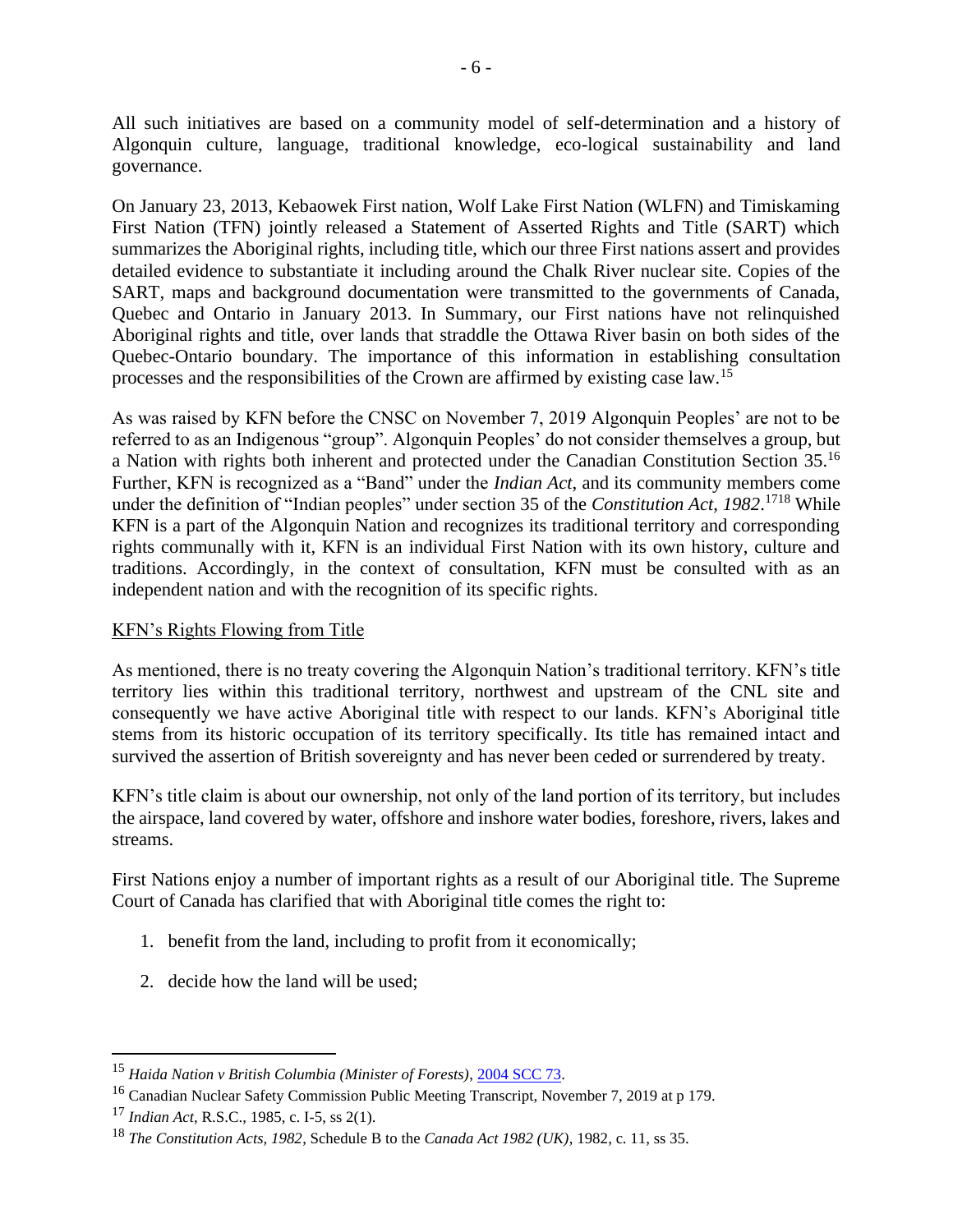- 3. enjoy and occupy the land;
- 4. possess the land; and
- 5. pro-actively use and manage the land.<sup>19</sup>

These rights that flow from title have an important impact on the Crown's duty to consult and accommodate. They become the rights and interests for which consultation is owed, meaning that a project's potential impacts on any of the above-listed rights that flow from title must be mitigated and accommodated. This is in addition to the consultation that is owed to the KFN on our constitutionally protected Aboriginal rights to engage in activities such as fishing, hunting, trapping, and gathering.

While the site in question is not within KFN's title territory, the impacts of the proposed project will undoubtedly be felt upstream from it. Consequently, our rights that flow with our title to our land are engaged in this process.

#### History of KFN's Dealings with the CNSC and its "Consultation" Processes

KFN has communicated to the CNSC from the initiation of this project that a jointly established Consultation Framework Agreement (CFA) is the only way forward for us to meaningfully engage in consultation on this project and for the CNSC to fulfill the DTCA. KFN has dealt with the CNSC in its prior "consultation" attempts with respect to other projects on the CRL site where the DTCA was not honoured through CNSC's existing approach to consultation.<sup>20</sup> As explained in our presentation at the CNSC's public meeting on November 7, 2019, on the Regulatory Oversight Report on CNL Sites, the CNSC's current consultation approach does not honour a meaningful nation-to-nation relationship and allow for the two-way dialogue required by the DTCA.<sup>21</sup> It has always been our hope that creating an agreed-upon framework for these consultations moving forward will allow for the necessary changes in this process in order to facilitate this interaction and the fulfillment of the CNSC's DTCA. Specifically, we have expressed concern with our ability to engage our community members considering the formal nature of these processes and hearings as they currently stand.<sup>22</sup> However, there are historical examples of successful engagement, for example, the 1977 Berger Inquiry, wherein First Nations in consideration of the McKenzie Valley Pipeline proposal were able to adequately present their own evidence as heard by Commissioner Berger in their own communities. Accordingly, we have expressed our desire for hearings to occur on the territory itself where our community members will feel comfortable and empowered to express their concerns.<sup>23</sup> KFN has also taken issue with the hearings on these matters only allocating ten minutes for us to interact with the Commission as this time is inadequate – it doesn't give us a real opportunity to discuss our concerns.<sup>24</sup> The current hearing framework also excludes cross-examination which is necessary to determine the weight that should be given to evidence. We have also expressed our concerns with how the CNSC relies on the concept of "Indigenous groups," when the Algonquin Peoples' do not consider ourselves a group, but a nation comprised

<sup>19</sup> *Tsilhqot'in Nation v. British Columbia*[, 2014 SCC 44 ,](https://www.canlii.org/en/ca/scc/doc/2014/2014scc44/2014scc44.html?autocompleteStr=tsi&autocompletePos=1) paras 67 to 76.

<sup>20</sup> Canadian Nuclear Safety Commission Public Meeting Transcript, November 7, 2019 at p 179.

 $^{21}$  Canadian Nuclear Safety Commission Public Meeting Transcript, November 7, 2019 at p 179-179.

 $^{22}$  Canadian Nuclear Safety Commission Public Meeting Transcript, November 7, 2019 at p 178.

<sup>&</sup>lt;sup>23</sup> Canadian Nuclear Safety Commission Public Meeting Transcript, November 7, 2019 at p 178.

 $24$  Canadian Nuclear Safety Commission Public Meeting Transcript, November 7, 2019 at p 178.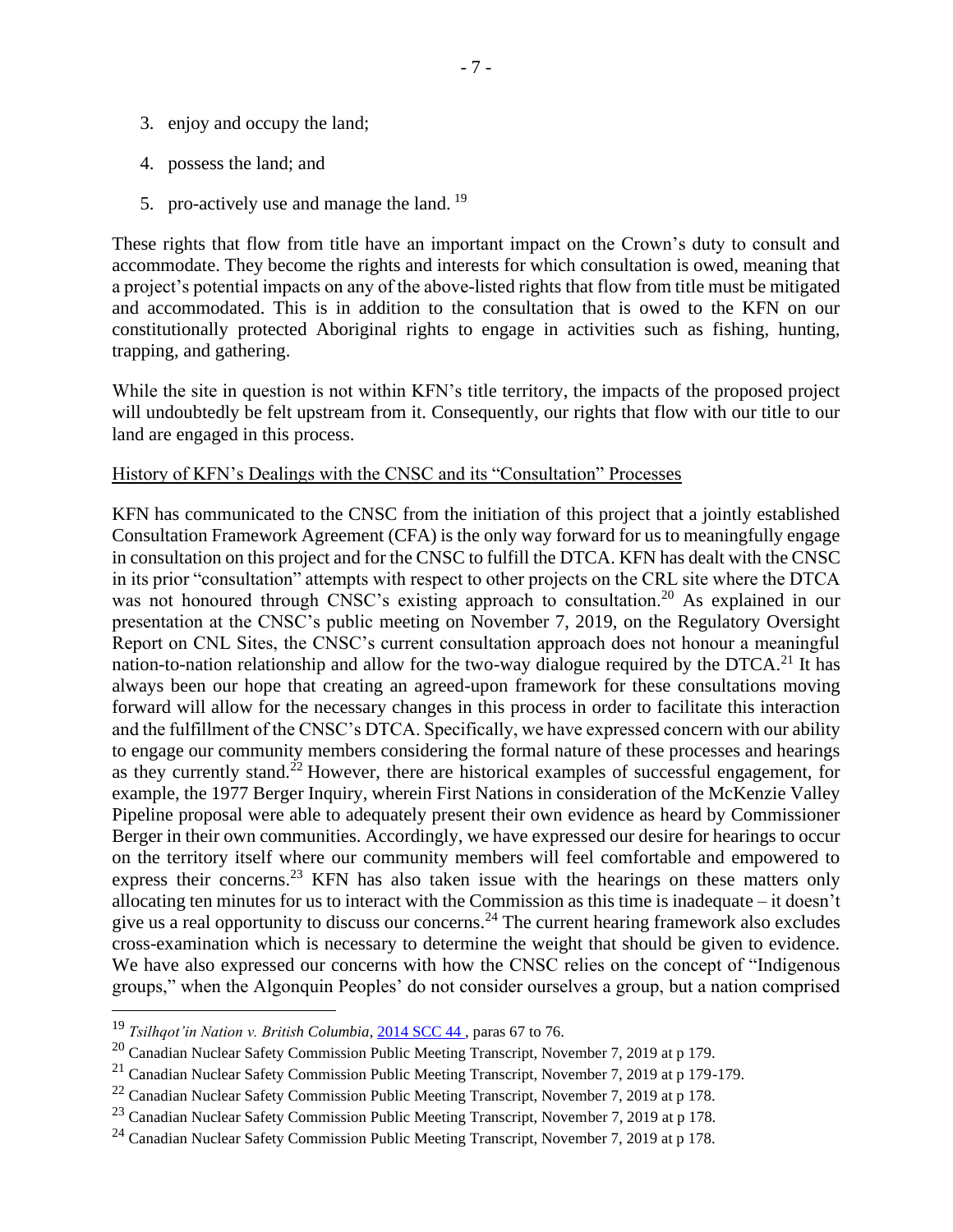of individual communities that are nations as well with their own unique rights.<sup>25</sup> Our concern is that CNSC has structured its consultation approach around this concept instead of dedicating resources to meaningfully engage with each individual Nation who is owed the duty. This issue came up in CNSC's consultations on the NSDF project with the Algonquin-Anishinabeg Nation Tribal Council (AANTC) being relied on as a conduit to the obligations the CNSC owed direction to KFN.

We also expressed our hope that developing a CFA by which all future engagements with KFN would be undertaken would allow for the advancement of earlier engagement and the inclusion of more consultation aspects to do with traditional ecological knowledge-sharing and more substantial oral presentations at hearings.<sup>26</sup> All of these aspects have been missing from CNSC's consultation efforts thus far and we take the position that these changes are necessary for the CNSC to fulfill its DTCA and must be guaranteed in advance through the creation of a CFA.

Very recently, CNSC and KFN have agreed to work towards creating CFA. Following this, KFN has taken steps to engage with the CNSC's "consultation" attempts in a good faith attempt to build a cooperative relationship moving forward. KFN's engagement with these "consultation" procedures, including entering into the funding agreement should not be misconstrued as acceptance of these procedures as being sufficient to fulfill the CNSC's DTCA.

Prior to coming to this agreement, KFN made consistent efforts to make its position on the necessity of a CFA known and ultimately honoured. These efforts included dealings with the CNSC, federal ministries, and the CNL. An entire chronology of all meetings and correspondence is not necessary to evidence that KFN has always taken the above position and that the CNSC has failed to respond adequately until very recently. To be clear, KFN has never refused to engage with the CNSC on this project, we have consistently demanded that *how* that engagement occurs be properly in line with the CNSC's DTCA. Abstaining from engaging in inadequate consultation is not equivalent to frustrating consultation, a point which will be elaborated upon below.

Beginning in 2016, KFN was made aware of the NSDF project by the CNSC staff and was asked to participate in the federal EA process. KFN continued to correspond and meet with the CNSC staff from 2017 to early 2020 always with the intention of working with the CNSC to develop a CFA that would fulfil its DTCA.

On November 7, 2019, KFN made a presentation at a CNSC public hearing on the Regulatory Oversight Report on CNL Sites and requested the immediate development of a Nation to Nation CFA or Indigenous Cooperation Agreement in advance of any further environmental assessment work with our community related to the CRL site.<sup>27</sup> We proposed this with "the objective to meaningfully connect Algonquin knowledge and stewardship to the CRL site and long-term management of the Ottawa River and its fisheries."<sup>28</sup> The CNSC Chair ultimately deferred our request to the CNSC Indigenous liaison staff who failed to take any steps to develop a CFA or to meaningfully engage with KFN in the interim, including on engagement on the scope of the EA, until very recently.

<sup>25</sup> Canadian Nuclear Safety Commission Public Meeting Transcript, November 7, 2019 at p 179.

<sup>&</sup>lt;sup>26</sup> Canadian Nuclear Safety Commission Public Meeting Transcript, November 7, 2019 at p 179-180.

 $^{27}$  Canadian Nuclear Safety Commission Public Meeting Transcript, November 7, 2019 starting at p 174.

<sup>&</sup>lt;sup>28</sup> Canadian Nuclear Safety Commission Public Meeting Transcript, November 7, 2019 starting at p 180.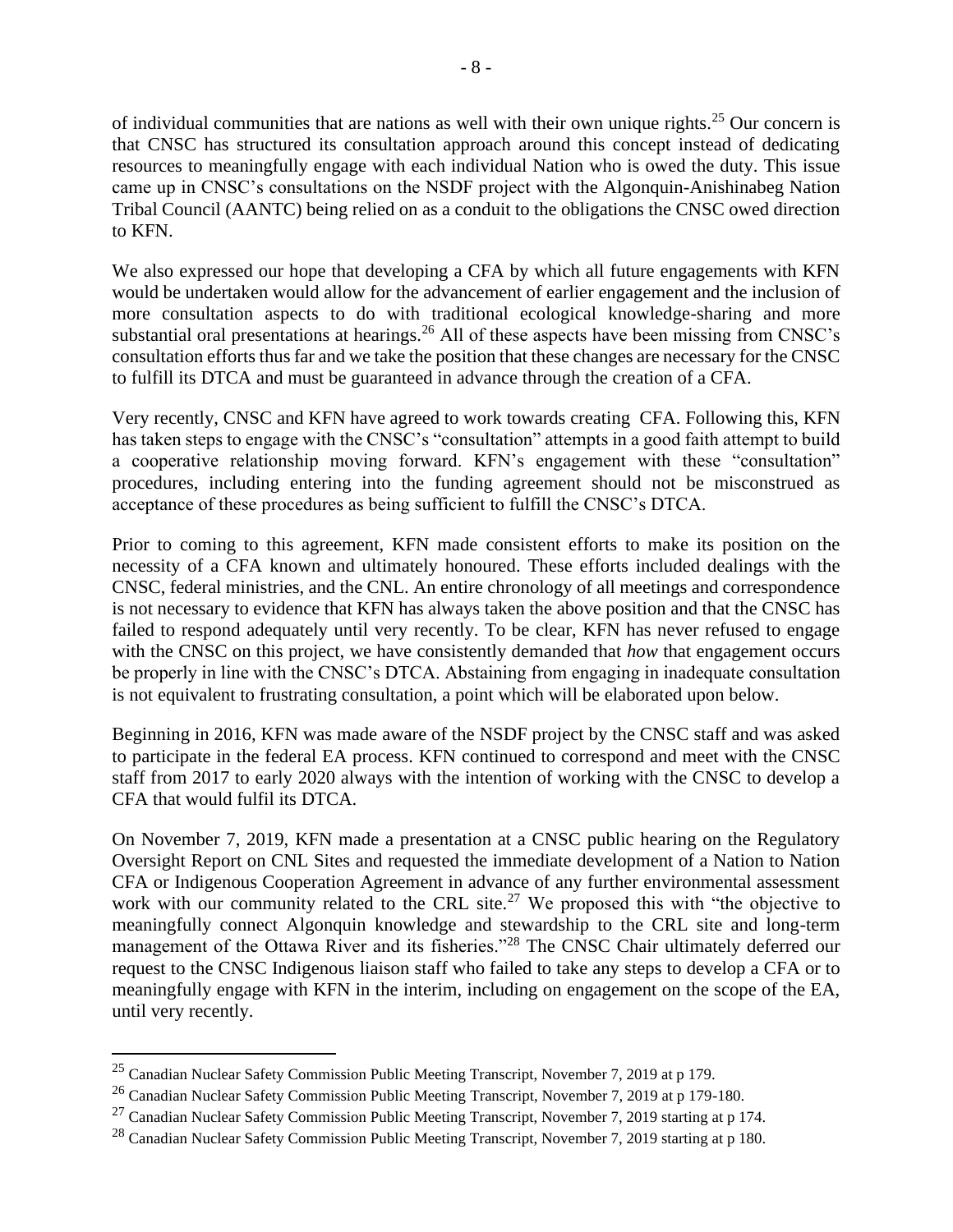KFN wrote with AANTC to the Prime Minister's office on May 14, 2020 expressing our concerns about the inconsistencies with the CNSC's EA processes and the appropriateness of CNSC acting as regulator and assessor with the enactment of the *Impact Assessment Act* ("IAA").<sup>29</sup> In the letter, we reiterated our position that the federal government should prescribe assessment review panels composed of both CNSC members and Minister appointees as per the IAA and as an interim legislative measure as opposed to the CNSC conducting these panels alone. We also requested that the EAs of another project on the CRL site, the Global First Power Micro Modular Reactor, be suspended until adequate provisions for cooperation with us is instigated.

Despite this, we provided comments on CNL's NSDF Unrestricted Indigenous Engagement Report including:

- A reference to our correspondence from May 14, 2020, to the Prime Minister;
- That KFN does not accept the "meager or discretionary consultation methods by the CNSC given the scale and importance of the 'NSDF'" assessments and impacts;
- A request that the hearings be suspended until adequate provisions for cooperation with us are in place;
- Concerns about the CNSC's independence; and
- A demand for the Crown's direct involvement as consultation has been insufficient.

On June 17, 2020, in a meeting with CNL, KFN insisted that as CNL still needs to negotiate individual consultation engagement agreements (CEA) on the NSDF project, the CNSC should not have deemed CNL's Indigenous Engagement Report or the EIS as complete.

On August 26, 2020, KFN and AANTC sent a letter to the Minister of Natural Resources, The Honourable Seamus O'Regan, expressing disappointment with CNSC's conduct regarding another project, the small micro-nuclear pilot reactor development, at CRL. We further expressed our concerns with the CNSC's other activities regarding Chalk river:

> "CNSC's conduct in this matter and other pending environmental assessments and licensing decisions for the Chalk River nuclear site namely the, Near Surface Disposal Facility (NSDF) Project and Nuclear Power Demonstration (NPD) Closure Project are far from the model of meaningful engagement and reconciliation you mention in your letter nor, subject to the progressive examples of impact assessments that should be consistent with commitments made by your Ministry."

We then went on to discuss how the CEAA recognizes the need for reconciliation and that "In all projects, the highest standards and best practices to engage and (sic) meaningful (sic) consult and accommodate should be met."

The letter goes on:

"We have provided clear examples to your Ministry underscoring how the CNSC's actions have not been sufficient to discharge the Crown's duty to consult and accommodate. We remain committed

<sup>29</sup> *Impact Assessment Act,* SC 2019, c 28.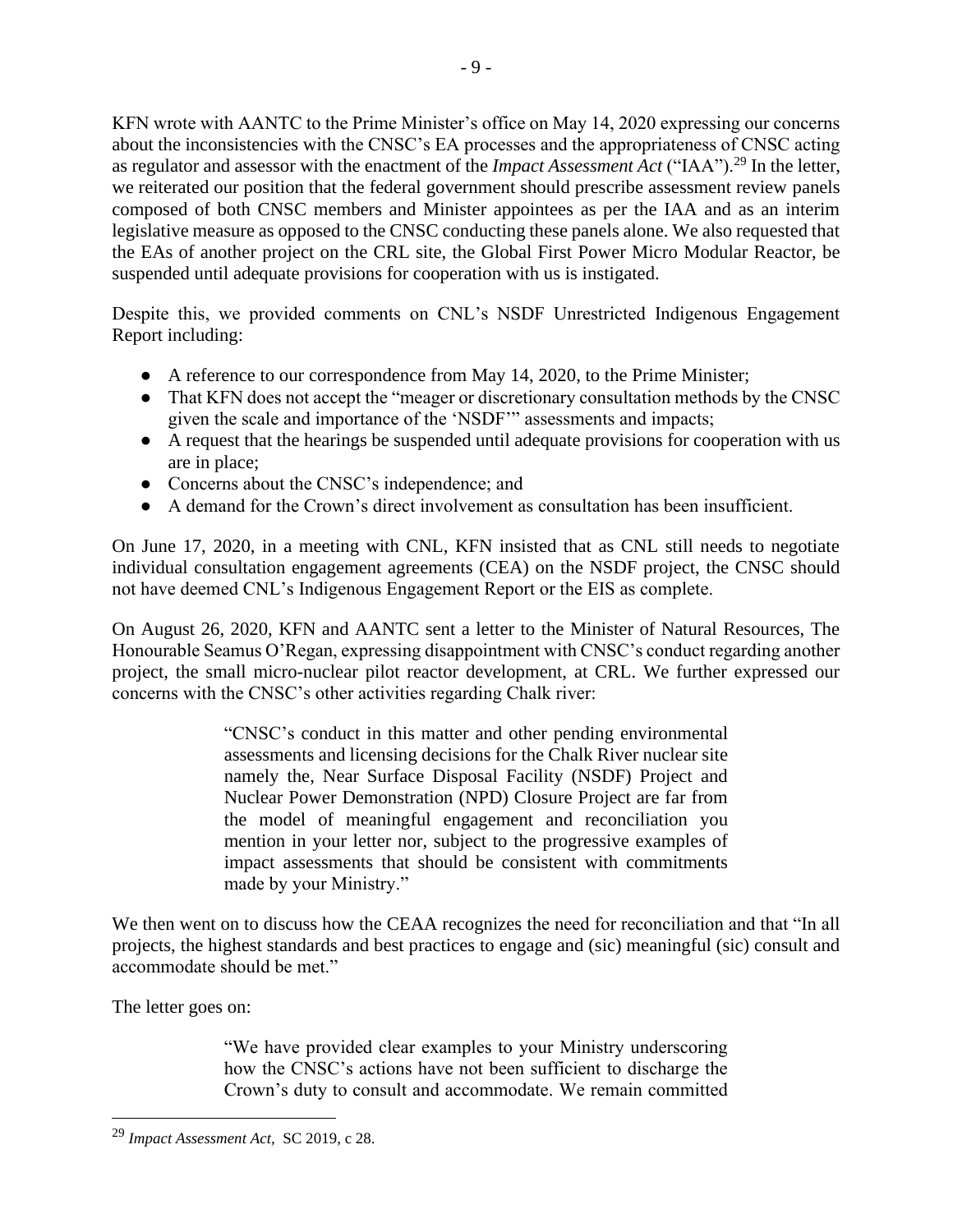to seeking potential ways for AANTC and KFN to play a meaningful role in the environmental assessment process that reflects improved examples of Crown-Indigenous collaboration in multiple recent Canadian environmental assessment processes."

At its conclusion, we demanded that the Crown suspend all Chalk River Nuclear Site EA processes until our concerns with them were addressed.

In another letter to the Minister on May 31, 2021, we requested a moratorium on all projects before the CNSC for environmental assessment review considering the failure to consult, accommodate and build positive relationships that the CNSC had demonstrated thus far. We also advised that we would be in touch with Clare Cattryse the Director of Policy for Aboriginal and International Relations for the CNSC to "work towards developing a process whereby the duty to consult has the potential to be met."

Accordingly, on November 5, 2021, KFN met with Ms. Cattryse and provided a summary of our concerns and demands which had been previously communicated to the CNSC including that:

- The CNSC assessment process is simply not working;
- KFN requests meaningful participation, transparent reciprocal dialogue, and a consultation framework agreement;
- KFN is interested in Indigenous community-led studies and strategies for halting or reversing damage to the Ottawa River watershed and is concerned about cumulative nuclear facility effects, watershed sustainability, and project splitting for the multiple projects at Chalk River;
- EA guidelines and processes should foster respect and inclusion of Algonquin Anishinaabeg traditional law, Indigenous knowledge systems, and the Truth and Reconciliation Commission's 94 Calls to Action; and
- It is unclear whether AANTC has the mandate from individual First Nation communities to undertake requirements under the CEAA including present on land use and occupancy study and social-cultural assessments and even if they did that the budget for this work is not enough to complete the requirements under assessment with all individual communities.

Ms. Cattryse followed up on this meeting, in an email from November 9, 2021, summarizing the discussions and confirming its view that AANTC was intended to use its funding to coordinate and engage with KFN as part of the NSDF processes. The CNSC reiterated KFN's position in response that "for the purposes of consultation on CNSC regulatory processes the authority rests with KFN." Despite this, the email continued that KFN should work with AANTC to determine how the remaining funds would be used to support KFN's participation and engagement with the remaining phases of the NSDF.

On November 25, 2021, we attended the CNL Regulatory Oversight Review Hearing and reiterated our concerns on the lack of cooperative discussion with KFN in the EA processes and that the CNSC had moved ahead with scheduling the hearings for the NSDF project without properly engaging with KFN.<sup>30</sup>

<sup>&</sup>lt;sup>30</sup> Canadian Nuclear Safety Commission Public Meeting Transcript, November 25, 2021 starting at p 154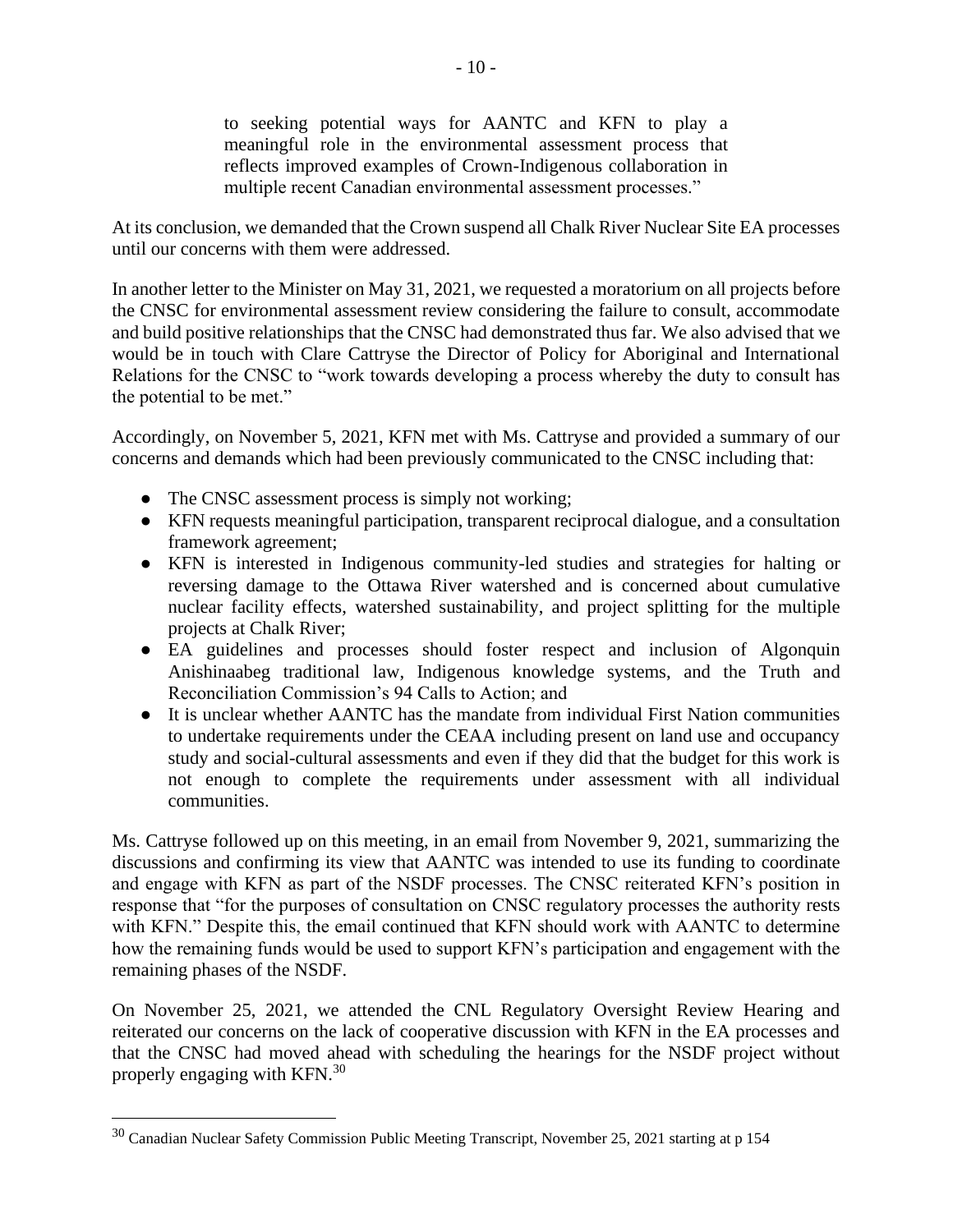On December 6, 2021 KFN sent an email to Ms. Cattryse advising that we were still waiting for our funding from the CNSC to develop an action plan and consultation agreement. We understood, based on earlier correspondence, that the CNSC's acknowledgement of our authority as an individual First Nation and rights holder, that we would receive funding separate from that provided to AANTC.

On the same day, Ms. Cattryse followed up to clarify that KFN was meant to work with AANTC to use the remaining funds granted to them to engage in the NSDF process.

AANTC then became involved in the conversation on December 7, 2021, and advised that the CNSC cannot pit the request of one community against the Tribal Council and that "the AANTC cannot be used as a way to skirt the obligation to consult with First Nations, or as an excuse not to provide the funding that they need to conduct studies specific to their interests and concerns." AANTC withdrew from its participant funding agreement with the CNSC following this correspondence.

On January 31, 2022, KFN wrote to the CNSC again requesting that it suspend all hearings in order for a mutually agreeable Consultation Framework Agreement and workplan to be put in place with KFN, which would properly uphold the Honour and Duty of the Crown. We noted that only recently has the CNSC made meaningful efforts to work with us on a CFA and after the hearing dates were set.

In or around August 2021, KFN entered into discussions with CNL about drafting a letter of intent regarding KFN's engagement with all projects at the CRL site. The letter was signed on January 31, 2022.

Once the CNSC became responsive to our demands for a CFA and began engaging actively in this process, productive discussions about how consultations for the NSDF specifically should proceed finally began to take place. This included our entering into a funding agreement with the CNSC, which was finalized this month on April 4, 2022.

The funding agreement is intended to cover a variety of activities, including:

- Reviewing the CNSC staff's Environmental Assessment (EA) Report and related documentation, including CNSC and CNL Commission Member Documents, and commenting on the NSDF's potential impacts on KFN's rights and interests;
- Having our legal counsel review CNSC staff's EA Report and related documentation, including CNSC and CNL Commission Member Documents, and conduct a legal analysis;
- Submitting a plan for community engagement to CNSC staff with proposed community engagement activities leading up to the Commission hearing;
- Conducting community engagement activities and get feedback from KFN community members and leadership on the NSDF Project, inviting CNSC staff where appropriate; and
- Submitting a written report to the CNSC summarizing comments from the review of the NSDF and participate at the Commission hearing.

While KFN agreed to complete the above objectives by signing the funding agreement, our ability to do so prior to the hearing date and within the mandated submission deadlines is unreasonable. Further, KFN was not in a position to undertake these activities before the CNSC provided us with the necessary funding to do so. The 24 days between the execution of the funding agreement and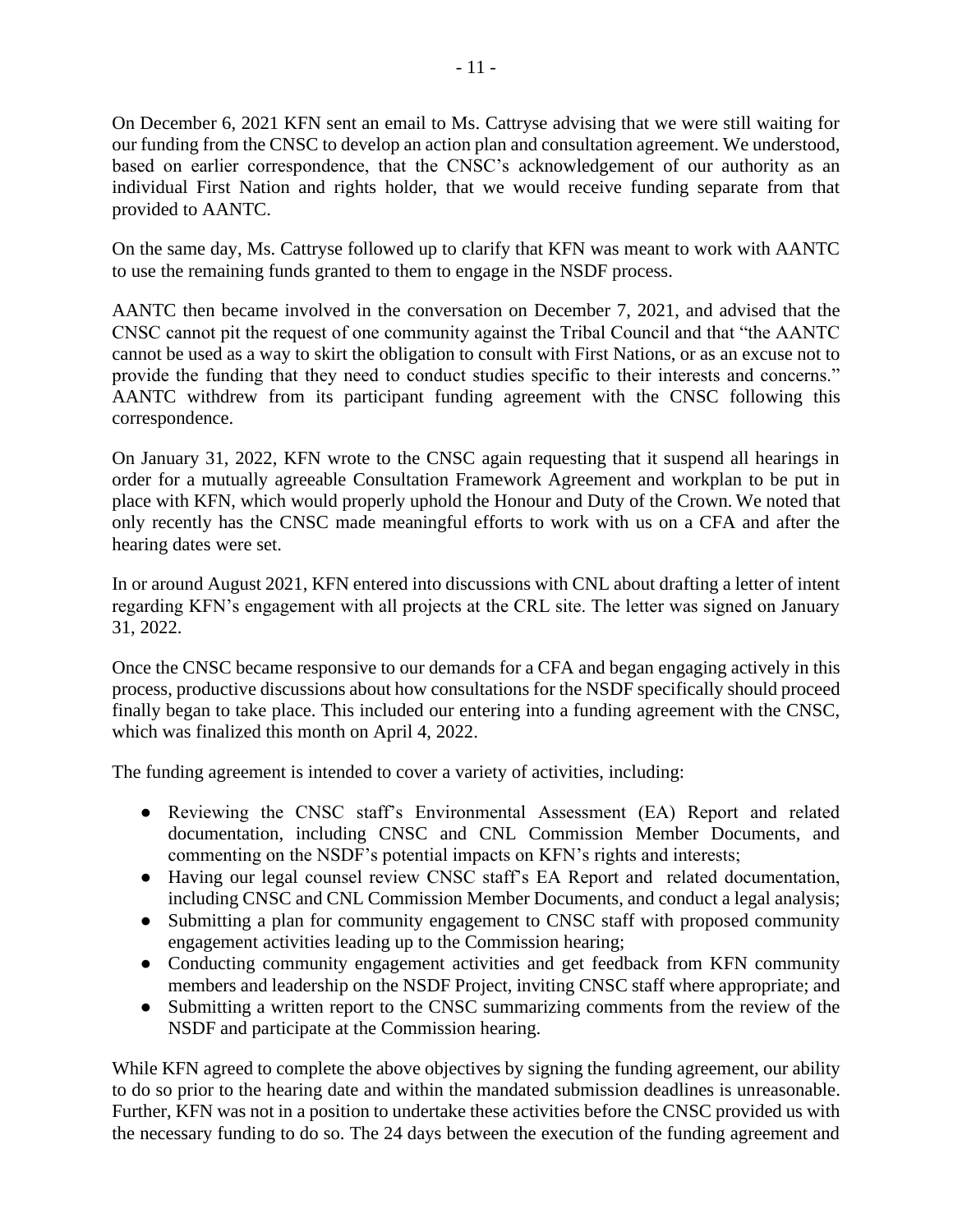this submission deadline were beyond insufficient for us to engage in the necessary inquiries in order to make comprehensive submissions today. Consequently, the submissions provided herein are limited.

Despite these limitations, KFN has always provided material in time for the required deadlines. It should also be noted that KFN has requested extensions in these proceedings, which the CNSC failed to respond to in a timely manner. Regardless, KFN continues to meet the submission deadlines set out by the CNSC. Specifically, KFN made a request for the extension of the deadline for filing written submissions on March 31, 2022. After receiving no response, KFN submitted its preliminary written submissions in line with the original deadline of April 11, 2021. Only after follow up and the provision of these preliminary submissions did KFN receive a response from the CNSC Commission Registry and an extension to file its substantial submissions, contained herein, no later than April 28, 2022. The Registry also granted KFN an extension to May 17, 2022 to submit its report on community engagement activities and PowerPoint presentation for the public hearing.

# Algonquins of Ontario's Participation

KFN does not agree with the Algonquins of Ontario's ("AOO") participation in this process. We have been consistent in stating that there is no such thing as the Algonquins of Ontario. KFN does not recognize AOO as an "Indigenous Organization" or otherwise. Neither KFN nor Algonquin Nation divides itself between Ontario and Quebec. It is KFN's position that AOO is a legal and policy creation designed to overtake our own Indigenous community engagement.

KFN does not accept or acknowledge any claims to Aboriginal or treaty rights made by AOO or recognize it as an entity entitled to the DTCA in any decision making on Algonquin Anishinaabeg lands. We have become aware that AOO, Atomic Energy of Canada Limited and CNL signed a tripartite Memorandum of Understanding in 2018 regarding development at the CRL site. This situation remains to be reconciled with true Algonquin rights and titleholders. Furthermore, we reject the AOO having a ["naming ceremony"](https://www.cnl.ca/algonquins-of-ontario-honour-aecl-and-cnl-with-name-for-new-site-entrance-building-at-chalk-river-campus/) for the new entrance to the Chalk River facility, calling it "Minwamon," meaning "Clear Path."

# CNSC's Duty to Consult and Accommodate KFN Has Not Been Fulfilled

The Crown's, and in this case the CNSC's, DTCA owed to KFN applies and is triggered by the CNSC's decisions under the CEAA and NSCA. In light of KFN's rights with respect to the affected lands and the serious potential impact the NSDF project may have on them, the duty owed here falls on the high end of the spectrum and the CNSC has not undertaken the deep consultation required in this case.

# *The Duty Applies*

As per its enacting legislation, the CNSC "is for all its purposes an agent of Her Majesty and may exercise its powers only as an agent of Her Majesty."<sup>31</sup> As an agent of the Crown, the CNSC "acts in place of the crown" and is "indistinguishable from [the Crown], and as such, can owe a duty to consult."<sup>32</sup> There is no dispute about whether or not the CNSC is responsible for the DTCA in this

<sup>31</sup> *Nuclear Safety and Control Act*, s 8(2).

<sup>32</sup> *Peter Ballantyne Cree Nation v Canada*, [2016 SKCA 124](https://www.canlii.org/en/sk/skca/doc/2016/2016skca124/2016skca124.html?autocompleteStr=peter%20ballan&autocompletePos=1) at para 61.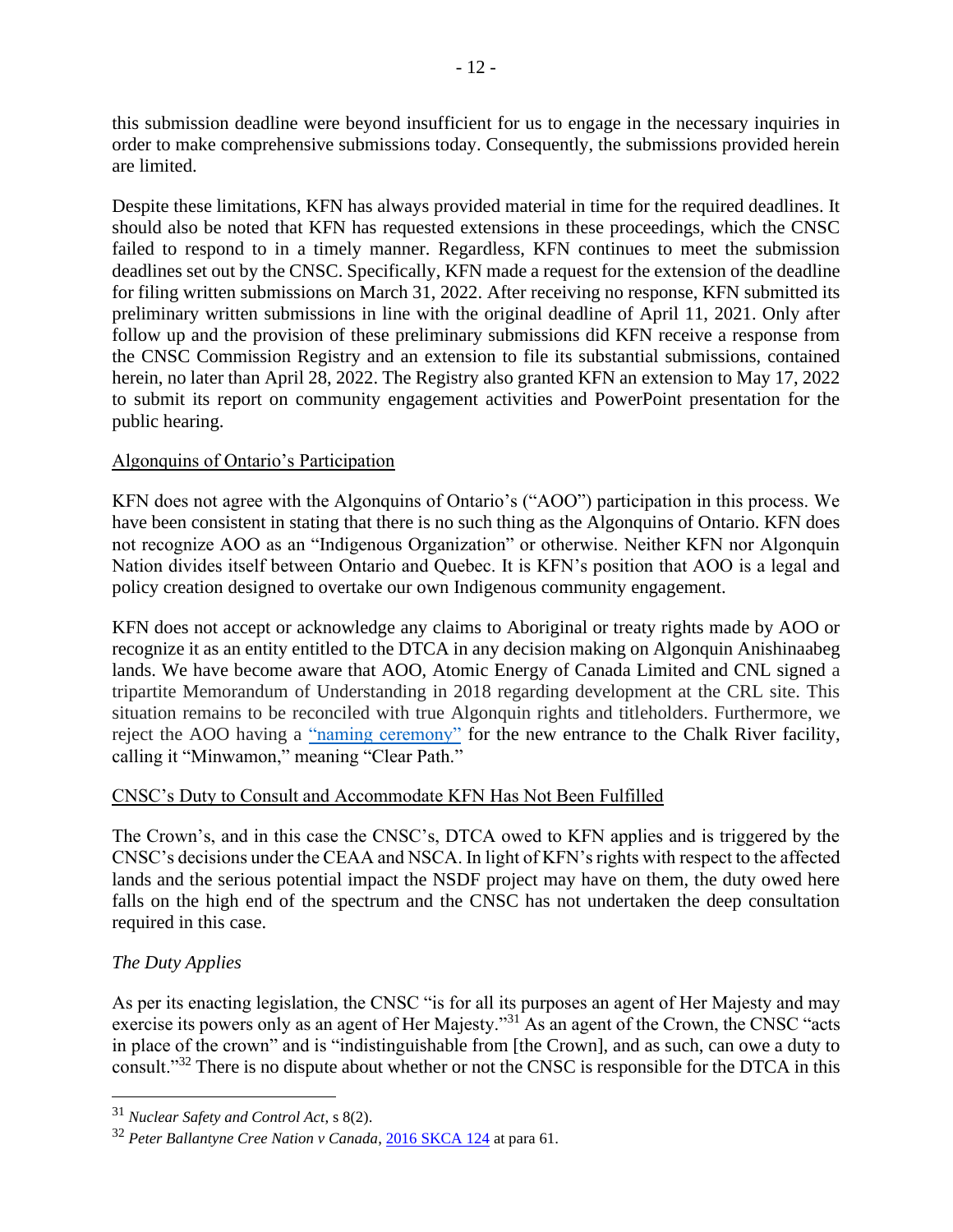case. The CNSC has expressly acknowledged that it owes a DTCA to First Nations affected by the NSDF project, including KFN.<sup>33</sup>

#### *The Duty is Triggered*

The DTCA is triggered when "the Crown has knowledge, real or constructive" of Aboriginal and/or Treaty rights, and "contemplates conduct" which might "adversely affect" those rights.<sup>34</sup> The CNSC, has again, explicitly recognized that the duty is triggered here. The CNSC's CMD for the NSDF project states, "Both the EA and licensing decisions trigger the Crown's duty to consult, and where, appropriate, to accommodate Indigenous peoples whose potential or established Indigenous and/or treaty rights, under section 35 of the *Constitution Act, 1982*, have the potential to be impacted by the proposed NSF project."<sup>35</sup> Importantly, KFN is included in the list of Indigenous Nations whose traditional territories the NSDF project is being proposed on; however it is not given its own section in the EAR, and is instead listed as a member of the Algonquin Anishinabeg Nation Tribal Council.<sup>36</sup>

#### *The Duty Falls on the High End of the Spectrum*

The scope of the DTCA lies on a spectrum.<sup>37</sup> Determining where the duty falls in any given case depends on the strength of the rights claim, the scope of the Aboriginal right, and the potential infringements on the rights.<sup>38</sup> If the duty falls on the low end, the content of the duty may be to provide notice and information and discuss any issues raised in response.<sup>39</sup> Conversely, if the duty falls on the high end of the spectrum, deep consultation is required. $40$ 

When deep consultation is required, the Supreme Court of Canada discussed the following indicia for this level of consultation having being met:

- "the opportunity to make submissions for consideration;
- "formal participation in the decision-making process;
- "provision of written reasons to show that Indigenous concerns were considered and to reveal the impact they had on the decision; and
- dispute resolution procedures like mediation or administrative regimes with impartial decision makers."<sup>41</sup>

<sup>33</sup> Canadian Nuclear Safety Commission, "Environmental Assessment Report: Near Surface Disposal Facility Project," January 2022 at p 126.

<sup>34</sup>*Haida Nation v British Columbia (Minister of Forests)*, [2004 SCC 73](https://www.canlii.org/en/ca/scc/doc/2004/2004scc73/2004scc73.html?autocompleteStr=haida%20&autocompletePos=1) at para 35.

<sup>&</sup>lt;sup>35</sup>Canadian Nuclear Safety Commission, Commission Member Document for "A License Amendment, Required Approvals for Construction of the Near Surface Disposal Facility (NSDF) at the Chalk River Laboratories (CRL) site", January 24, 2022 at p 13.

<sup>36</sup> Canadian Nuclear Safety Commission, "Environmental Assessment Report: Near Surface Disposal Facility Project," January 2022 at p 125.

<sup>37</sup> *Haida Nation v British Columbia (Minister of Forests)*[, 2004 SCC 73.](https://www.canlii.org/en/ca/scc/doc/2004/2004scc73/2004scc73.html?autocompleteStr=haida%20&autocompletePos=1)

<sup>38</sup> *Haida Nation v British Columbia (Minister of Forests)*[, 2004 SCC](https://www.canlii.org/en/ca/scc/doc/2004/2004scc73/2004scc73.html?autocompleteStr=haida%20&autocompletePos=1) 73 at paras 43-44.

<sup>39</sup> *Haida Nation v British Columbia (Minister of Forests)*[, 2004 SCC 73](https://www.canlii.org/en/ca/scc/doc/2004/2004scc73/2004scc73.html?autocompleteStr=haida%20&autocompletePos=1) at para 43.

<sup>40</sup> *Haida Nation v British Columbia (Minister of Forests)*[, 2004 SCC 73](https://www.canlii.org/en/ca/scc/doc/2004/2004scc73/2004scc73.html?autocompleteStr=haida%20&autocompletePos=1) at para 43.

<sup>41</sup> *Coldwater First nation v Canada (Attorney General)*[, 2020 FCA 34](https://www.canlii.org/en/ca/fca/doc/2020/2020fca34/2020fca34.html?autocompleteStr=coldwater%20&autocompletePos=1) at para 41.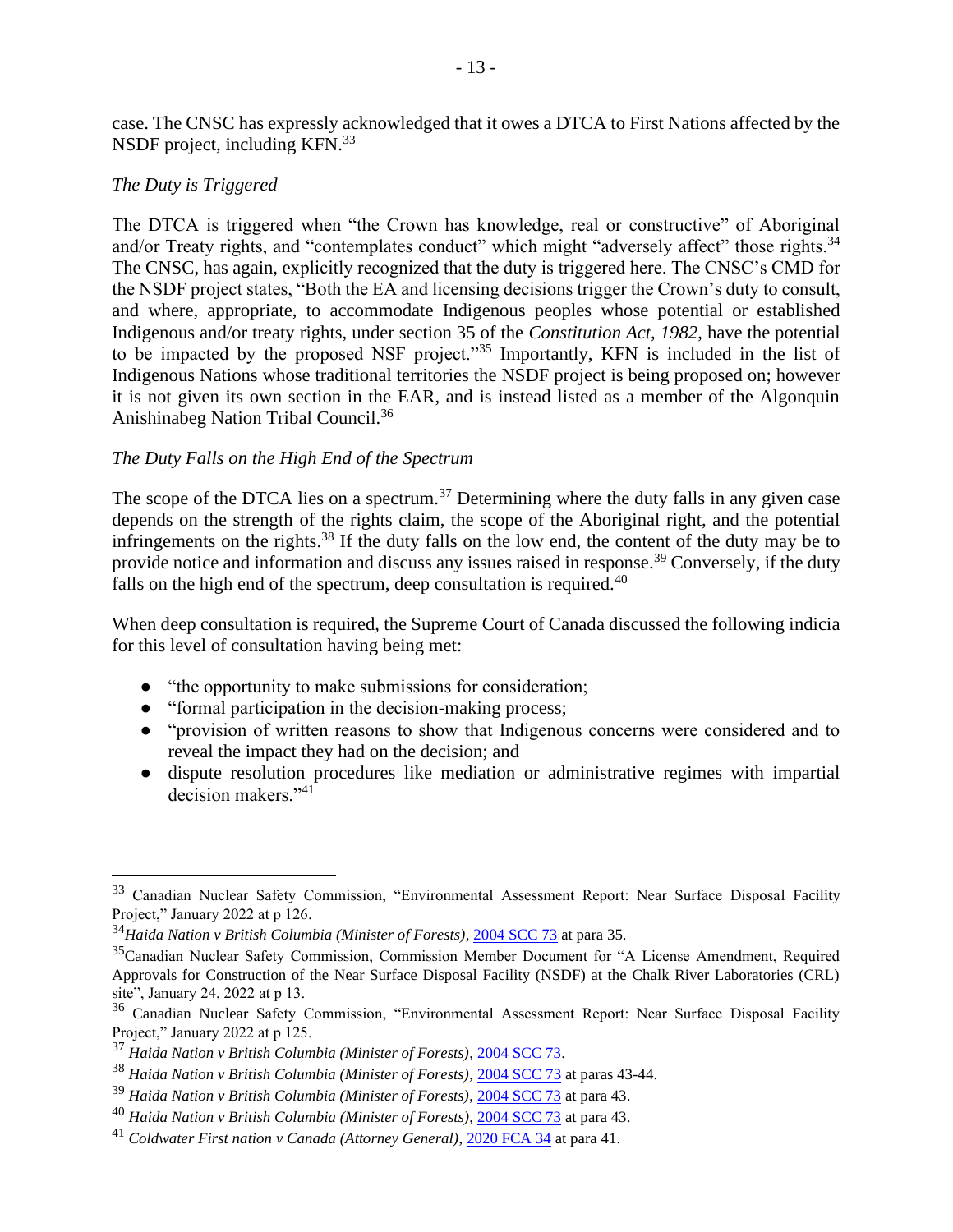Here, the CNSC's duty falls on the high end of the spectrum and requires deep consultation. The SART evidences our strong prima facie case for both the Aboriginal and title rights. Further, these rights are wide in scope covering our use, enjoyment, occupancy and decision-making rights that flow from our title. No treaties were signed by us in relation to our land and these rights remain unextinguished. KFN has not brought an Aboriginal rights claim through the Canadian courts as we have had no reason to, but we would easily be able to prove our inherent section 35 rights under the relevant test. This test requires the court to "examine the pre-sovereignty aboriginal practice and translate that practice into a modern legal right" by considering the characterization of the right, its location, whether it was exercised prior to European contact, whether it is "integral to our distinctive culture" and the continuity of the exercise of the right.<sup>42</sup> Our rights set out in the SART, including our rights to harvest, gather and use the land stem from the fact that we have been on the land since time immemorial. They have been extensively characterized throughout the SART, as have the fact that they were and continue to be integral to our distinctive culture.

Unfortunately, the potential infringements on our rights by the NSDF project is impossible for us to comment on without having the opportunity to undertake the necessary due diligence required by these submissions. However, looking to the CNSC's EAR, the adverse impact to the environment generally can be used to understand the potential adverse impacts to KFN's rights.

Of particular concern is the proposed site's proximity to and interaction with the Ottawa River. The site is directly adjacent to the River and "contains several small drainage basins that drain directly or indirectly" into it.<sup>43</sup> Additionally, the Perch Creek and Perch Lake watersheds are located just southwest of the project site. These watersheds have been adversely impacted in the past by plumes coming from the CRL's waste management areas and Liquid Dispersal Areas. The rapids at Cotnam Island are also located 40 kilometres downstream of the site and control the water level in the River.

Impacts to our waterways are just one area of concern. A skim of the CNSC'S EAR provides a wide range of potential impacts of the NSDF Project on the surrounding environment, including:

- "Change to air quality due to an increase in emissions, including dust and greenhouse gasses (GHGs), associated with construction and operations activities";<sup>44</sup>
- "Changes to surface water quality" as a result of the degradation of the barriers of the NSDF post-closure, "resulting in increased infiltration of surface water to the emplaced waste": $45$
- "Changes to downstream discharge patterns";<sup>46</sup>

<sup>42</sup> *R v Marshall; R v Bernard*, [2005] [2 SCR 220](https://www.canlii.org/en/ca/scc/doc/2005/2005scc43/2005scc43.html?autocompleteStr=marshall&autocompletePos=4) at para 51 see also: *R v Sparrow*, [1990] [1 SCR 1075;](https://www.canlii.org/en/ca/scc/doc/1990/1990canlii104/1990canlii104.html?autocompleteStr=r%20v%20sparrow&autocompletePos=1) *R v Van der Peet*, [1996] [2 SCR 507;](https://www.canlii.org/en/ca/scc/doc/1996/1996canlii216/1996canlii216.html?autocompleteStr=r%20v%20van&autocompletePos=1) *R v NTC Smokehouse Ltd.*, [1996[\] 2 SCR 672;](https://www.canlii.org/en/ca/scc/doc/1996/1996canlii159/1996canlii159.html?autocompleteStr=r%20v%20ntc%20smo&autocompletePos=1) *R v Gladstone*, [1996[\] 2 SCR 723;](https://www.canlii.org/en/ca/scc/doc/1996/1996canlii160/1996canlii160.html?autocompleteStr=r%20v%20gladstone&autocompletePos=1) *R v Nikal*, [1996] [1 SCR 1013;](https://www.canlii.org/en/ca/scc/doc/1996/1996canlii245/1996canlii245.html?autocompleteStr=r%20v%20nika&autocompletePos=1) *R v Pamajewon*, [1996[\] 2 SCR 821;](https://www.canlii.org/en/ca/scc/doc/1996/1996canlii161/1996canlii161.html?autocompleteStr=r%20v%20pama&autocompletePos=1) *R v Adams*, [1996[\] 3 SCR 101;](https://www.canlii.org/en/ca/scc/doc/1996/1996canlii169/1996canlii169.html?autocompleteStr=r%20v%20adams&autocompletePos=2) *R v Coté*, [1996[\] 2 SCR 139;](https://www.canlii.org/en/ca/scc/doc/1996/1996canlii170/1996canlii170.html?autocompleteStr=r%20v%20cote&autocompletePos=3) *Mitchell v. MNR*, [2001[\] 1 SCR 991;](https://www.canlii.org/en/ca/scc/doc/2001/2001scc33/2001scc33.html?autocompleteStr=mitchell%20v%20&autocompletePos=2) *R v Powley*[, \[2003\] 2 SCR 2007;](https://www.canlii.org/en/ca/scc/doc/2003/2003scc43/2003scc43.html?autocompleteStr=r%20v%20powley&autocompletePos=1) and *R v Sappier*; *R v Gray*, [2006 SCC 54.](https://www.canlii.org/en/ca/scc/doc/2006/2006scc54/2006scc54.html?autocompleteStr=r%20v%20sappier&autocompletePos=1)

<sup>43</sup> Canadian Nuclear Safety Commission, "Environmental Assessment Report: Near Surface Disposal Facility Project," January 2022 at p 47.

<sup>44</sup> Canadian Nuclear Safety Commission, "Environmental Assessment Report: Near Surface Disposal Facility Project," January 2022 at p 49.

<sup>45</sup> Canadian Nuclear Safety Commission, "Environmental Assessment Report: Near Surface Disposal Facility Project," January 2022 at p 53.

<sup>46</sup> Canadian Nuclear Safety Commission, "Environmental Assessment Report: Near Surface Disposal Facility Project," January 2022 at p 53.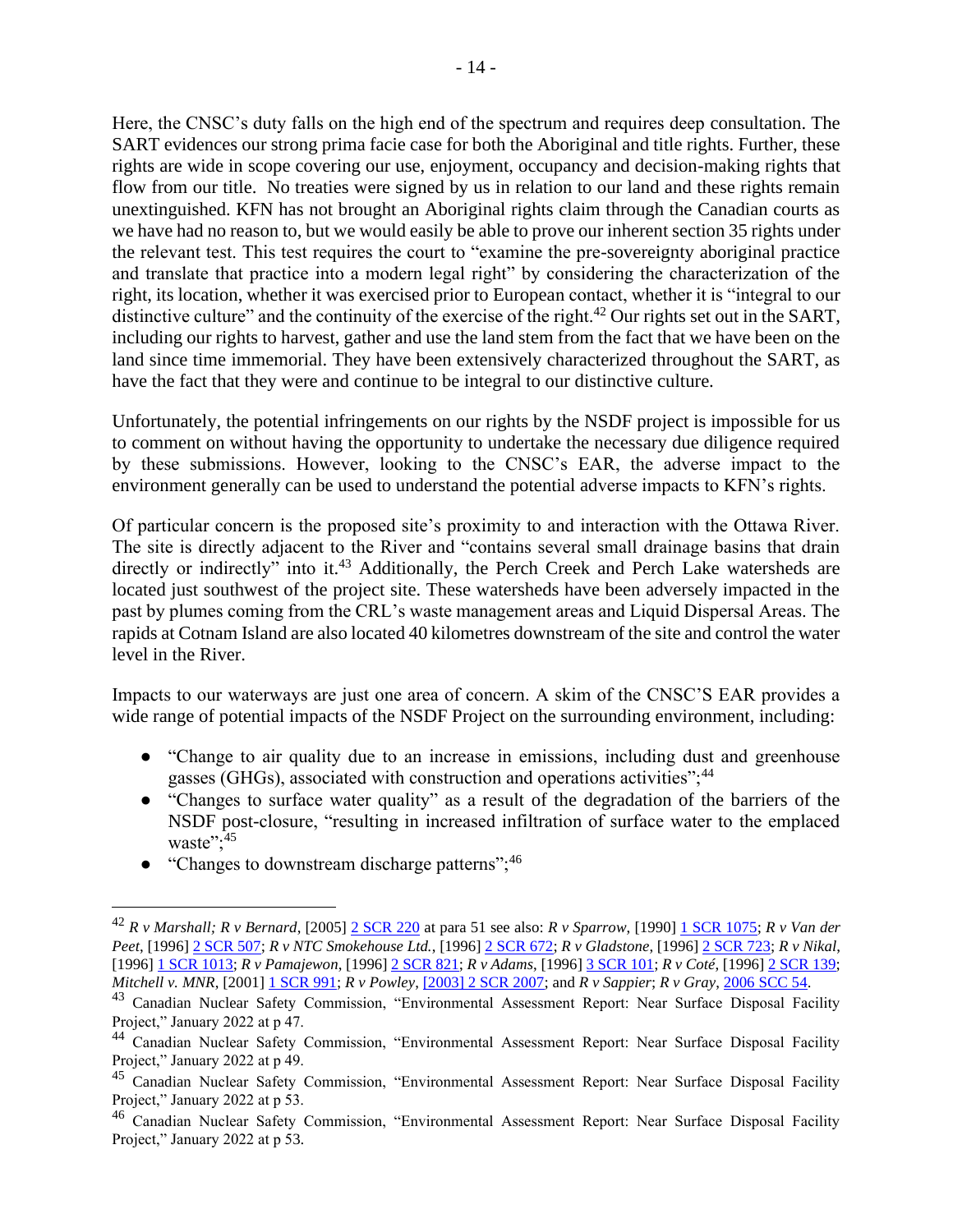- "Loss of terrestrial habitat and vegetation communities due to vegetation clearing and grubbing" due to the 33 hectares of forested ecosystem cleared for the construction of the project;<sup>47</sup>
- "Changes to habitat quality and function from NSDF Project activities during construction and operations phases";<sup>48</sup>
- "Changes to groundwater flow"; $^{49}$
- "Changes to groundwater quality"; $50$
- $\bullet$  "Fish habitat loss and alteration";<sup>51</sup>
- "Changes to fish health" including those to the four species of fish with conservation concern: $52$
- "Habitat loss and alteration for migratory birds" including those in the local study area that have been identified as species at risk; $53$
- "Sensory disturbance of migratory birds throughout the construction, operation and closure phases" again including the identified species at risk;<sup>54</sup>
- Human "exposure to air and water non-radiological contaminants by inhalation and ingestion";<sup>55</sup>
- Human "external and internal exposures to radiological contaminants";<sup>56</sup>
- Greenhouse gas emissions from decomposition of the waste on the site;  $57$
- Impacts on species at risk including bats, Blanding's turtle, eastern milksnake and monarch butterfly;<sup>58</sup>
- $\bullet$  Impacts from potential accidents and malfunctions; and<sup>59</sup>

<sup>47</sup> Canadian Nuclear Safety Commission, "Environmental Assessment Report: Near Surface Disposal Facility Project," January 2022 at p 63.

<sup>48</sup> Canadian Nuclear Safety Commission, "Environmental Assessment Report: Near Surface Disposal Facility Project," January 2022 at p 63-64.

<sup>&</sup>lt;sup>49</sup> Canadian Nuclear Safety Commission, "Environmental Assessment Report: Near Surface Disposal Facility Project," January 2022 at p 70.

<sup>50</sup> Canadian Nuclear Safety Commission, "Environmental Assessment Report: Near Surface Disposal Facility Project," January 2022 at p 70.

<sup>51</sup> Canadian Nuclear Safety Commission, "Environmental Assessment Report: Near Surface Disposal Facility Project," January 2022 at p 75.

<sup>52</sup> Canadian Nuclear Safety Commission, "Environmental Assessment Report: Near Surface Disposal Facility Project," January 2022 at p 75, 76.

<sup>53</sup> Canadian Nuclear Safety Commission, "Environmental Assessment Report: Near Surface Disposal Facility Project," January 2022 at p 81-82.

<sup>54</sup> Canadian Nuclear Safety Commission, "Environmental Assessment Report: Near Surface Disposal Facility Project," January 2022 at p 81-82.

<sup>55</sup> Canadian Nuclear Safety Commission, "Environmental Assessment Report: Near Surface Disposal Facility Project," January 2022 at p 90.

<sup>56</sup> Canadian Nuclear Safety Commission, "Environmental Assessment Report: Near Surface Disposal Facility Project," January 2022 at p 90.

<sup>57</sup> Canadian Nuclear Safety Commission, "Environmental Assessment Report: Near Surface Disposal Facility Project," January 2022 at p 96-97.

<sup>58</sup> Canadian Nuclear Safety Commission, "Environmental Assessment Report: Near Surface Disposal Facility Project," January 2022 at p 100-107.

<sup>59</sup> Canadian Nuclear Safety Commission, "Environmental Assessment Report: Near Surface Disposal Facility Project," January 2022 at p 107-112.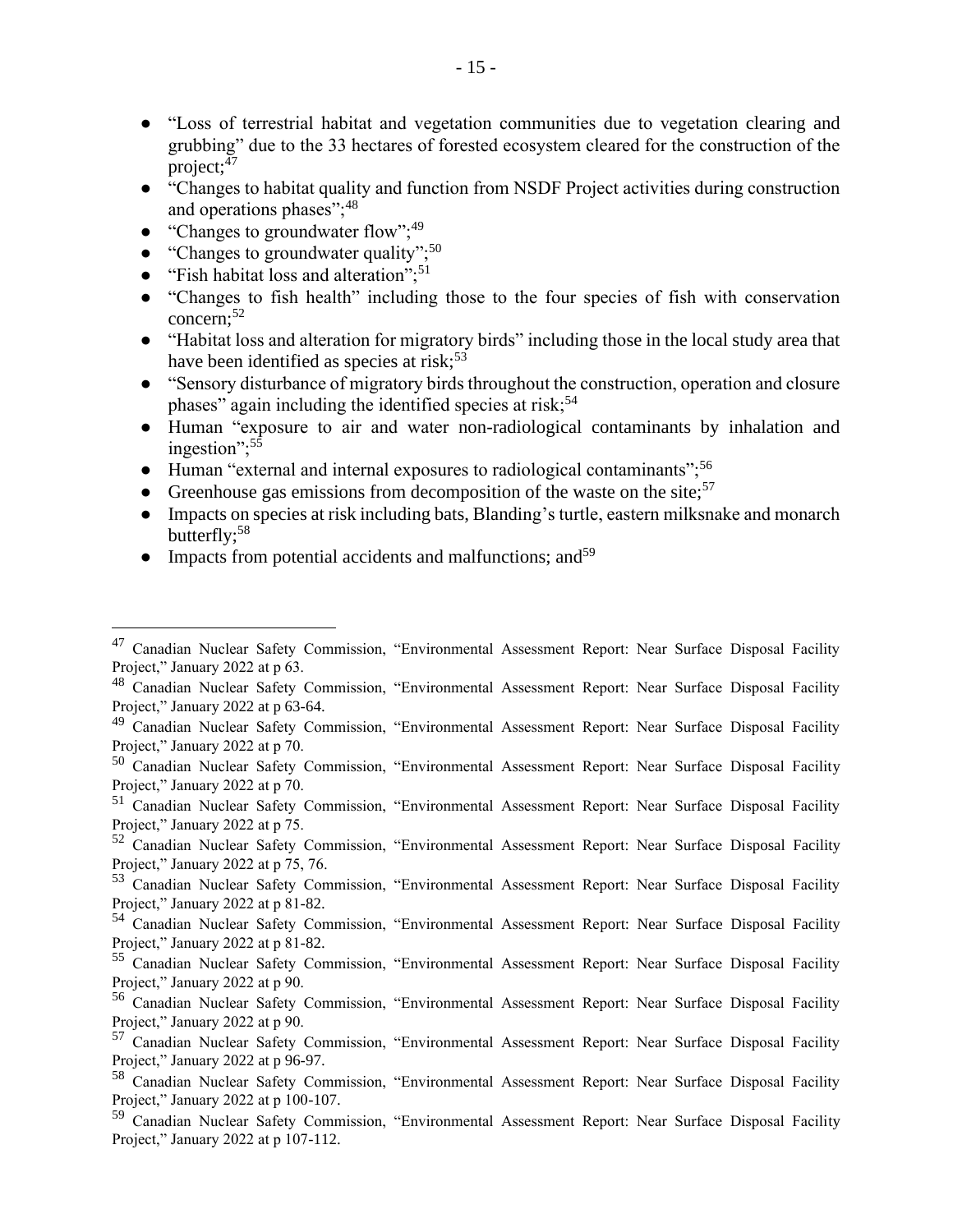• Cumulative environmental effects. $60$ 

These potential environmental impacts must be considered in light of the immense lifespan of a nuclear project like the NSDF. NSDF's impacts will begin with its construction and will continue for hundreds of years after the facility is closed. Specifically, the operations of the NSDF will last at least 50 years with the decommissioning phase expected to last 30 years and the post-closure phase extending for at least 300 years.<sup>61</sup> The impacts of the NSDF project are not only wide in scope, they have the potential to last for hundreds and hundreds of years.

#### *The Duty Has Not Been Met*

While the CNSC staff have recommended that the Commission determine that the NSDF project is not likely to cause significant adverse environmental effects referred to in the CEAA and conclude pursuant to the NSCA that CNL's application with respect to the NSDF should be approved, the Commission cannot make this determination and fulfil its DTCA absent KFN, Wolf Lake First Nation, Algonquins of Barriere Lake and Kitigan Zibi input. The Commission simply does not have all the information it needs to make these determinations. Both KFN and other excluded Algonquin communities' lack of opportunity to provide this input and CNSC's resulting inability to consider and address this information mean that the DTCA has not been met.

Engaging in a "meaningful two-way dialogue" is required by deep consultation.<sup>62</sup> This dialogue is essential in order for any accommodation provided by the crown to have a nexus with the First Nation concern.<sup>63</sup> "Consultation in its least technical definition is talking together for mutual understanding" and it requires a "mutual understanding on the core issues" including the potential impact on rights, which has not occurred here. <sup>6465</sup> While the creation of a CFA is a step in the right direction to allow for this two-way dialogue, none of the "consultation" steps taken by the CNSC thus far have facilitated this. We have been clear from the beginning that the "consultation" processes the CNSC has relied on are inadequate and we have explicitly pointed out what changes can be made to rectify this. It must be emphasized that CNSC's inquiries under the DTCA are not into environmental impact or the safety of a proposed project, "it inquires into the impact on the *right*."<sup>66</sup> The CNSC is not in a position to consider the impact of the NSDF project on KFN's rights without this two-way dialogue. It is not sufficient for the CNSC to rely on its EAR for generic impacts on the environment and then claim that considering and responding to those impacts addresses potential impacts to KFN's rights.

First, KFN has not had the opportunity to review any of the documents that the CNSC staff based its recommendations on or to undertake our own studies in order to provide input on these determinations considering the adverse impact the project may have on our rights. Together, CNL's EIS and CMD and CNSC's CMD total 2,422 pages. In part, these documents are meant to address impacts to our rights. Not only can CNSC not address First Nations' concerns through document

<sup>60</sup> Canadian Nuclear Safety Commission, "Environmental Assessment Report: Near Surface Disposal Facility Project," January 2022 at p 120.

<sup>&</sup>lt;sup>61</sup> Transcript of February 22, 2022 Part 1 of CNSC Public Hearing at p 23-24.

<sup>62</sup> *Squamish First Nation v Canada (Fisheries and Oceans)*[, 2019 FCA 216](https://www.canlii.org/en/ca/fca/doc/2019/2019fca216/2019fca216.html?autocompleteStr=squamish%20first%20n&autocompletePos=1) at para 63.

<sup>63</sup> *Squamish First Nation v Canada (Fisheries and Oceans)*[, 2019 FCA 216](https://www.canlii.org/en/ca/fca/doc/2019/2019fca216/2019fca216.html?autocompleteStr=squamish%20first%20n&autocompletePos=1) at paras 71-79.

<sup>64</sup> T. Isaac and A. Knox, "The Crown's Duty to Consult Aboriginal People" (2003), 41 *Alta. L. Rev.* 49 at p 61.

<sup>65</sup> *Clyde River (Hamlet) v Petroleum Geo-Services Inc.*[, 2017 SCC 40](https://www.canlii.org/en/ca/scc/doc/2017/2017scc40/2017scc40.html?autocompleteStr=clyde%20ri&autocompletePos=1) at para 49.

<sup>66</sup> *Clyde River (Hamlet) v Petroleum Geo-Services Inc.*[, 2017 SCC 40](https://www.canlii.org/en/ca/scc/doc/2017/2017scc40/2017scc40.html?autocompleteStr=clyde%20ri&autocompletePos=1) at para 45.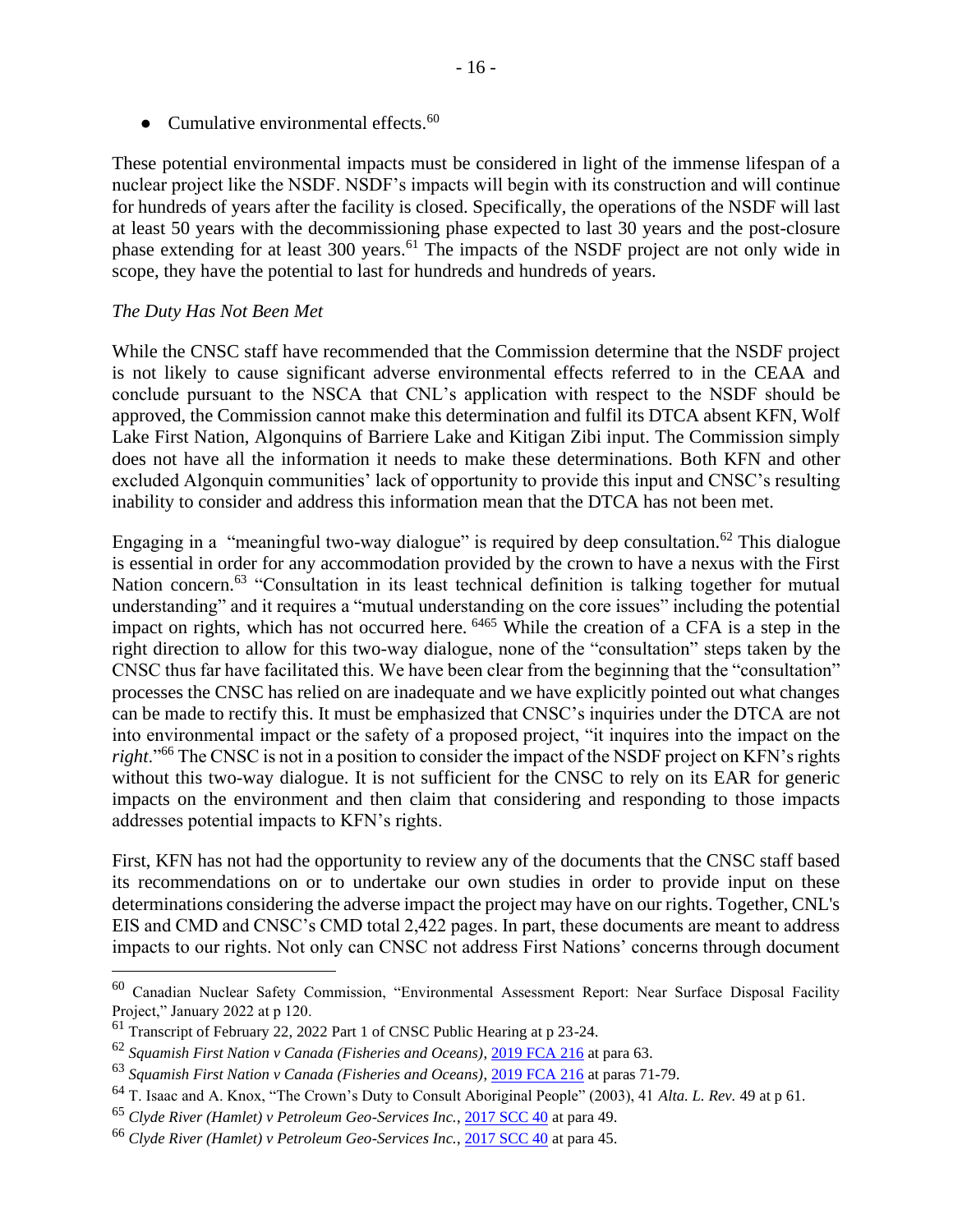dumping, but none of these documents can be said to have properly addressed impacts to KFN's rights without having considered our actual input on this topic.<sup> $67$ </sup> With the funding agreement only being executed earlier this month, KFN did not have the resources to undertake these studies and assessments. As a result, all of the assessments and conclusions made by the CNSC staff have been made without KFN's input and unilaterally. Despite this, the CNSC staff still ask the Commission to make their determinations based on this inadequate information. In the CNSC staff's EAR, they reference some of the comments we provided on the draft EIS with respect to our harvesting rights and determined that despite our concerns, "it is expected that the magnitude of changes from the current baseline conditions as a result of the Project on the ability for Algonquin First Nations' in Quebec to access harvesting locations would be low. […] [The project] is likely to have little additional or new impact on the exercise of hunting rights in the RSA, compared to the current baseline conditions. Therefore, the potential overall severity of this impact pathway is assessed as low for the proposed NSDF Project."<sup>68</sup> On the basis of a number of these "assessments", CNSC staff ultimately come to the conclusion in their EAR that, "Based on the information gathered throughout the environmental assessment process, CNSC staff have found that the potential impacts identified as a result of the NSDF Project on the Algonquin First Nations in Quebec, including Kebaowek First Nation and KZA, are considered to be of overall low severity."<sup>69</sup> The fact of our rights being assessed with the rest of Algonquin First Nations speaks to the lack of consultation undertaken and entirely mischaracterizes the nature of our rights as an individual First Nation. CNSC staff are unable to properly identify KFN's rights let alone come to any conclusions on potential impacts to them.

While CNSC staff are satisfied with their analysis, KFN has not had the resources or opportunity to study and consider the project's potential impacts on its harvesting or any other rights. KFN has not completed a land use, occupancy study, traditional knowledge study, cumulative effects study or aquatics species at risk study on the affected area and this assessment was done absent any information of KFN's land use. Accordingly, this convenient conclusion reached by the CNSC staff is irrelevant at best and misleading at worst.

The CNSC staff also deemed mitigation measures deemed sufficient to address the project's environmental impacts without KFN's input. KFN has had no say in how the mitigation measures were decided upon nor had any time to consider the adequacy of these measures. From a preliminary reading of the CNSC staff's EAR, the mitigation measures identified are not sufficient in any event. For example, to address changes to groundwater flow, the CNSC staff's EAR simply states "NSDF designed to limit disturbance to the natural environment."<sup>70</sup> From the cursory overview of these documents that could be managed in the time available, it becomes clear that the Commission cannot rely on them to make the determinations recommended by the CNSC staff. The Commission does not have the information it requires to reasonably conclude that the statutory requirements and the DTCA are made out.

<sup>67</sup> *Clyde River (Hamlet) v Petroleum Geo-Services Inc.*[, 2017 SCC 40](https://www.canlii.org/en/ca/scc/doc/2017/2017scc40/2017scc40.html?autocompleteStr=clyde%20ri&autocompletePos=1) at para 49.

<sup>68</sup> Canadian Nuclear Safety Commission, "Environmental Assessment Report: Near Surface Disposal Facility Project," January 2022 at p 140.

<sup>69</sup> Canadian Nuclear Safety Commission, "Environmental Assessment Report: Near Surface Disposal Facility Project," January 2022 at p 144.

 $70$  Canadian Nuclear Safety Commission, "Environmental Assessment Report: Near Surface Disposal Facility Project," January 2022 at p 71.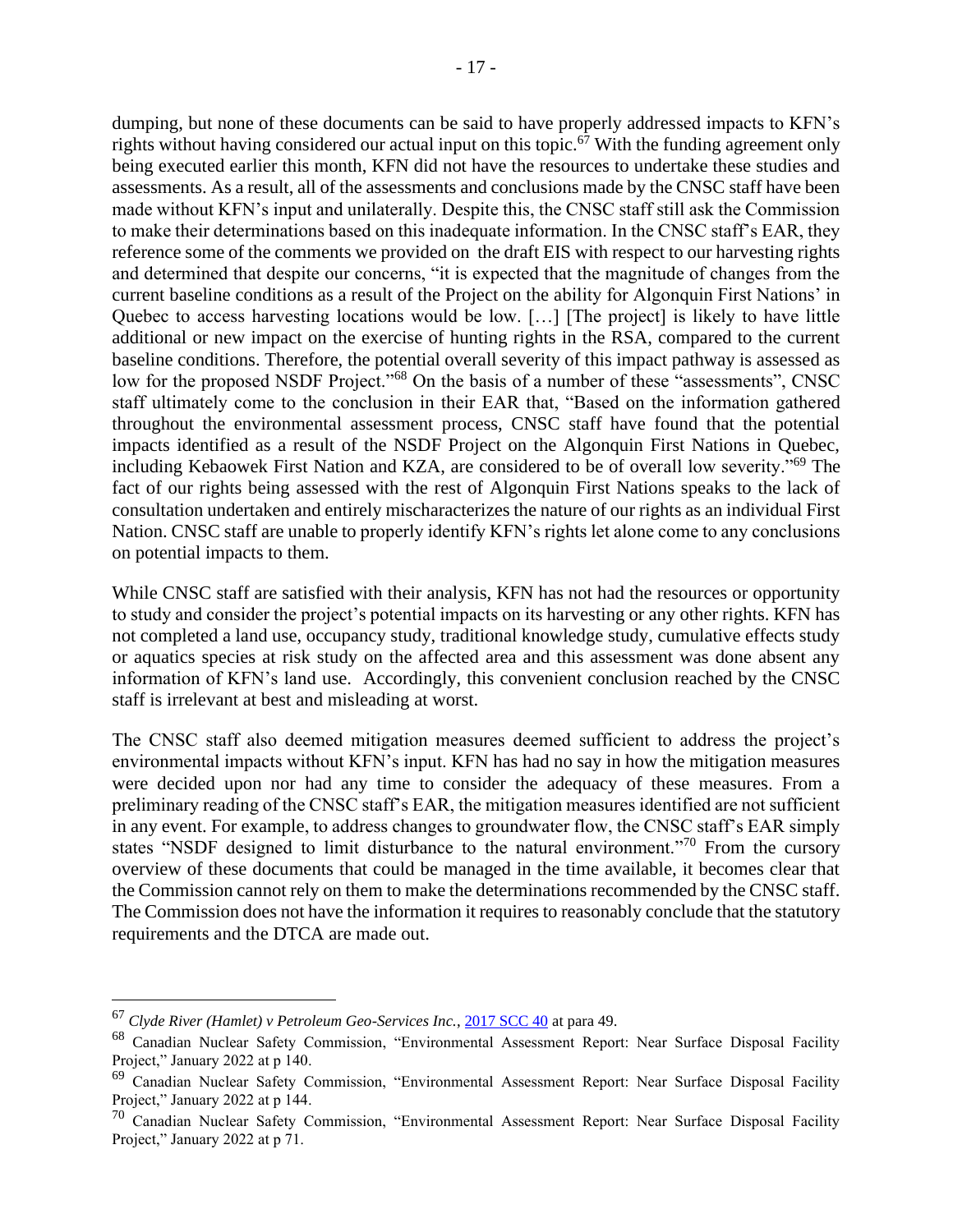### Conditions Under CEAA Cannot Be Met

Just as the CNSC's DTCA to KFN has not been met, neither are the requirements under the CEAA. An EA decision under the CEAA on whether the proposed NSDF project is likely to cause significant adverse environmental effects cannot be made due to the lack of consultation with KFN.<sup>71</sup> The CNSC cannot satisfy itself that all the environmental effects required to be taken into account under section 5 have been met. Specifically section  $5(1)(c)$  of the Act sets out the environmental impacts with respect to "aboriginal peoples" that must be considered in relation to any act subject to it:

> **(c)** with respect to aboriginal peoples, an effect occurring in Canada of any change that may be caused to the environment on

> > **(i)** health and socio-economic conditions,

**(ii)** physical and cultural heritage,

**(iii)** the current use of lands and resources for traditional purposes, or

**(iv)** any structure, site or thing that is of historical, archaeological, paleontological or architectural significance. $72$ 

In all the ways that the CNSC did not fulfil its DTCA with KFN, it also failed to fulfil its requirements under this section of the CEAA. This section of the CEAA requires the consideration of impacts to First Nations as part of the environmental impacts to be taken into account. Again, the Commission cannot satisfy itself that these factors under section 5 have been met because they do not have the requisite information from KFN in order to make this assessment.

# KFN Has Not Frustrated Consultation

There is a requirement regarding a First Nations' involvement in the DTCA that, "Indigenous grounds 'must not frustrate the Crown's reasonable good faith attempts, nor should they take unreasonable positions to thwart government from making decisions or acting in cases where, despite meaningful consultation, agreement is not reached […]'" though "hard bargaining on the part of Indigenous groups is permissible."<sup>73</sup> The CNSC cannot take the position that procedural issues, be it unanswered emails, missed deadlines or miscommunications with respect to the structure of a participant funding agreement, "frustrate" consultation and that, consequently, the Crown cannot be found responsible for the DTCA not being met. This flies in the face of the reconciliatory purpose of the duty and its constitutional nature.

The DTCA's constitutional nature stems from the Honour of the Crown. It would be entirely dishonourable to blame KFN for any practical challenges it faces with engaging in consultation, as a direct result of the legacy of colonialism that colours the Crown/Aboriginal relationship. KFN

<sup>71</sup> *Canadian Environmental Assessment Act, 2012*, SC 2012, c 19.

<sup>72</sup> *Canadian Environmental Assessment Act, 2012*, SC 2012, c 19, ss 5(1)(c).

<sup>73</sup> *Coldwater* at para 195 citing *Haida* at para 42.